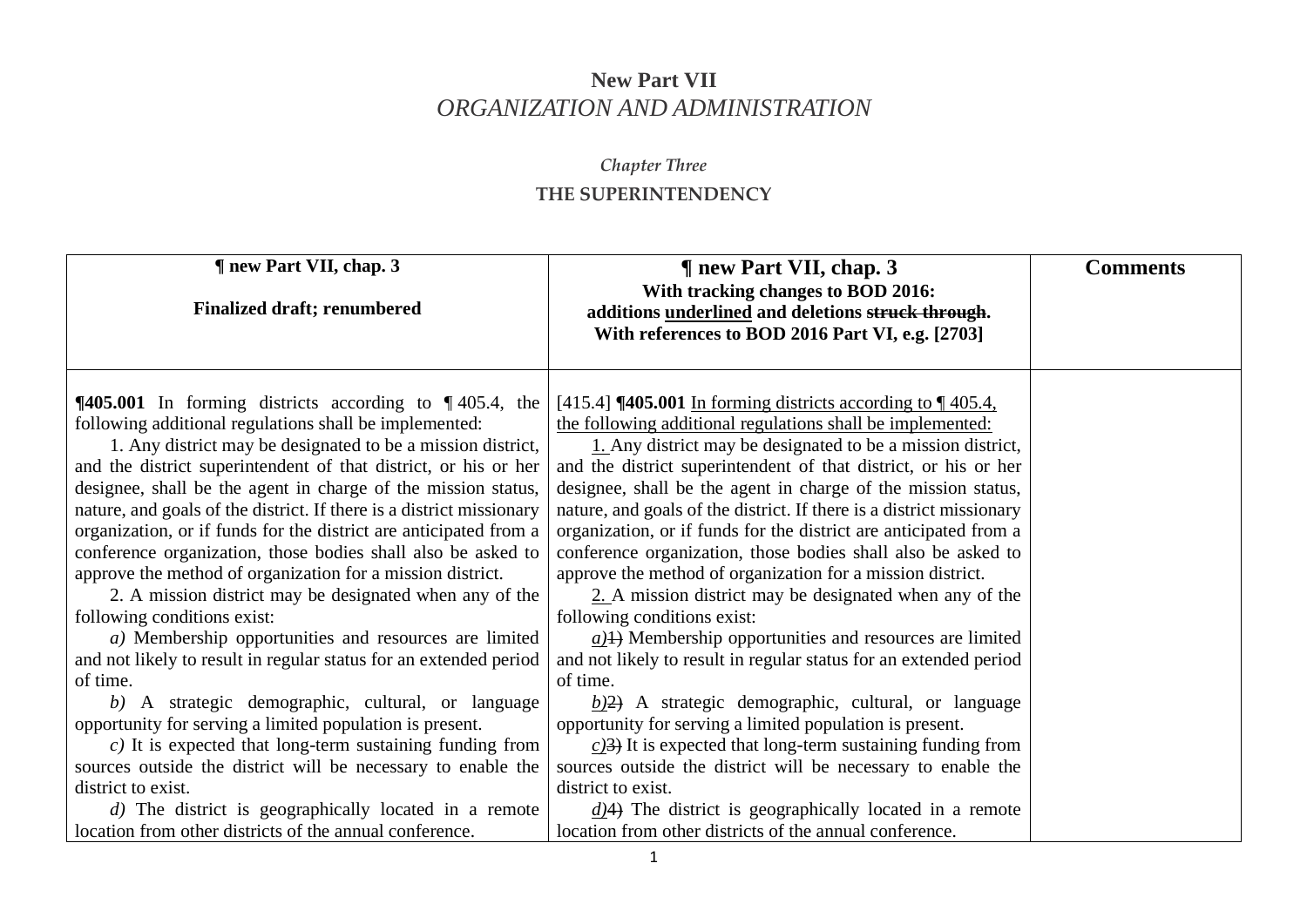| When any of these conditions exist, the bishop, in               | When any of these conditions exist, the bishop, in                   |  |
|------------------------------------------------------------------|----------------------------------------------------------------------|--|
| consultation with the congregational development area of the     | consultation with the congregational development area of the         |  |
| annual conference, may designate any district a mission          | annual conference, may designate any district a mission              |  |
| district. The mission district may be organized in the same      | district. The mission district may be organized in the same          |  |
| manner and have the same rights and powers as any district.      | manner and have the same rights and powers as any district.          |  |
|                                                                  |                                                                      |  |
| GBOD $\P$ 405.001 = 415.4                                        |                                                                      |  |
| ¶406.001 In the appointment making process according to          | <b>[406.001</b> In the appointment making process according to       |  |
| ¶406.4, the following additional regulations shall be            | 1406.4, the following additional regulations shall be                |  |
| implemented:                                                     | implemented:                                                         |  |
| 1. To appoint associate members, provisional members, or         | [416.6] $1.6$ . To appoint associate members, provisional            |  |
| full members to attend any school, college, or theological       | members, or full members to attend any school, college, or           |  |
| seminary listed by the University Senate, or to participate in a | theological seminary listed by the University Senate, or to          |  |
| program of clinical pastoral education in a setting accredited   | participate in a program of clinical pastoral education in a         |  |
| by the Association for Clinical Pastoral Education or another    | setting accredited by the Association for Clinical Pastoral          |  |
| accrediting agency approved by the General Board of Higher       | Education or another accrediting agency approved by the              |  |
| Education and Ministry. Such appointments are not to be          | General Board of Higher Education and Ministry. Such                 |  |
| considered as extension ministry appointments.                   | appointments are not to be considered as extension ministry          |  |
| 2. To keep and maintain appropriate supervisory records          | appointments.                                                        |  |
| on all district superintendents and other records on ministerial | [416.7] $2.7$ . To keep and maintain appropriate                     |  |
| personnel as determined by the bishop or required by the         | supervisory records on all district superintendents and other        |  |
| Discipline or action of the annual conference. When a district   | records on ministerial personnel as determined by the bishop         |  |
| superintendent is no longer appointed to the cabinet, the        | or required by the <i>Discipline</i> or action of the annual         |  |
| bishop shall give that person's supervisory file to the          | conference. When a district superintendent is no longer              |  |
| superintendent of record. Supervisory records shall be kept      | appointed to the cabinet, the bishop shall give that person's        |  |
| under guidelines approved by the General Council on Finance      | supervisory file to the superintendent of record. Supervisory        |  |
| and Administration. The supervisory records maintained by        | records shall be kept under guidelines approved by the               |  |
| the bishop are not the personnel records of the annual           | General Council on Finance and Administration. The                   |  |
| conference.                                                      | supervisory records maintained by the bishop are not the             |  |
| 3. In transfers, the bishop shall send immediately to the        | personnel records of the annual conference.                          |  |
| secretaries of both conferences involved, to the conference      | [416.5] $\overline{3}$ . In transfers, the bishop shall; and to send |  |
| boards of ordained ministry, and to the clearing house of the    | immediately to the secretaries of both conferences involved,         |  |
| General Board of Pension and Health Benefits, written            | to the conference boards of ordained ministry, and to the            |  |
| notices of the transfer of members and of their standing in the  | clearing house of the General Board of Pension and Health            |  |
| Course of Study if they are undergraduates. <sup>1</sup>         | Benefits, written notices of the transfer of members and of          |  |
|                                                                  | their standing in the Course of Study if they are                    |  |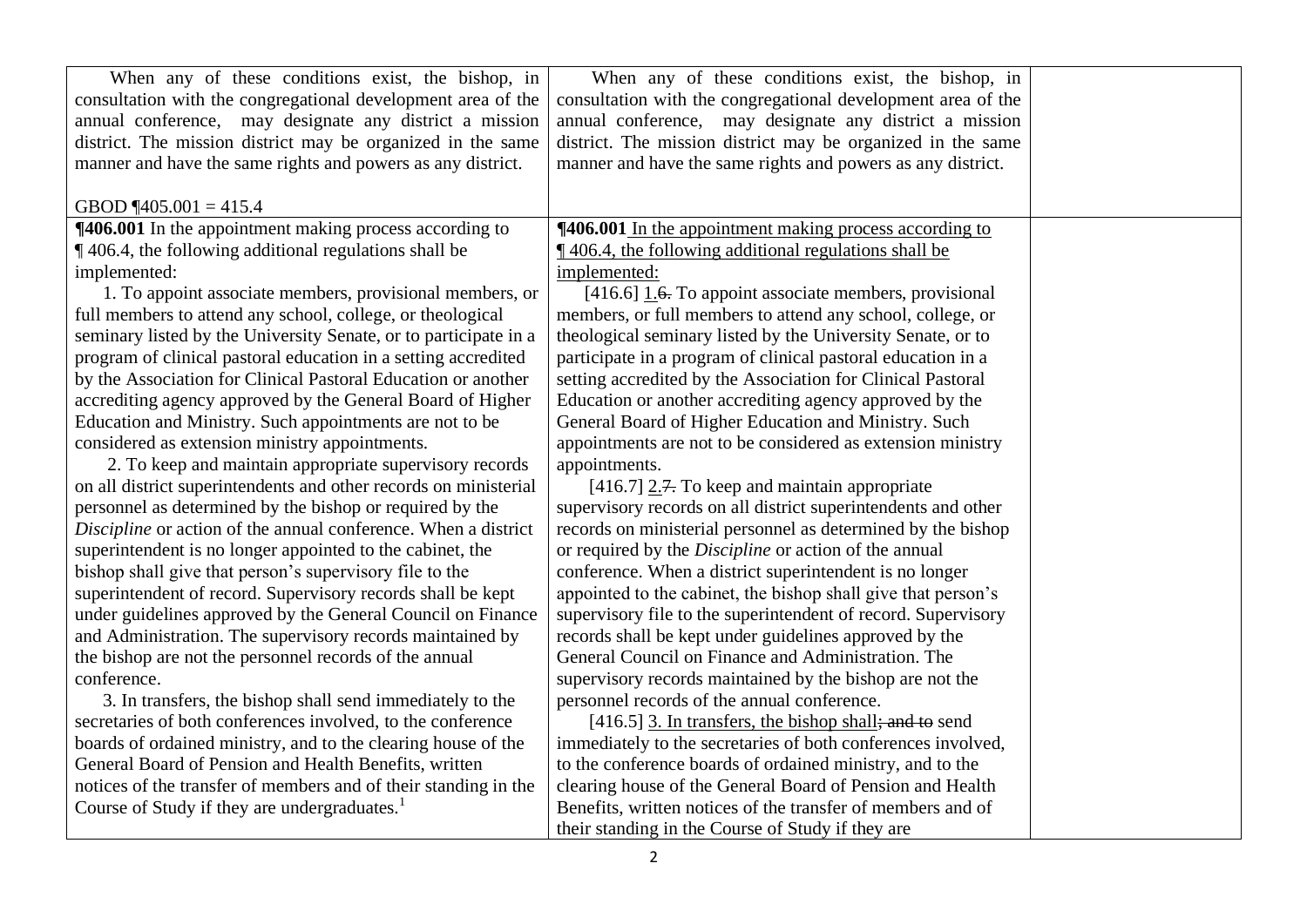| GBOD $\P$ 406.001 = 416.5-7                                                                                                                                                                                                                                                                                                                                                                                                                                                                                                                                                                                                                                                                                                                                                                                                                                                                                                                                                                                                                                                                                                          | undergraduates. $1$                                                                                                                                                                                                                                                                                                                                                                                                                                                                                                                                                                                                                                                                                                                                                                                                                                                                                                                                                                                                                                                                                             |                                                |
|--------------------------------------------------------------------------------------------------------------------------------------------------------------------------------------------------------------------------------------------------------------------------------------------------------------------------------------------------------------------------------------------------------------------------------------------------------------------------------------------------------------------------------------------------------------------------------------------------------------------------------------------------------------------------------------------------------------------------------------------------------------------------------------------------------------------------------------------------------------------------------------------------------------------------------------------------------------------------------------------------------------------------------------------------------------------------------------------------------------------------------------|-----------------------------------------------------------------------------------------------------------------------------------------------------------------------------------------------------------------------------------------------------------------------------------------------------------------------------------------------------------------------------------------------------------------------------------------------------------------------------------------------------------------------------------------------------------------------------------------------------------------------------------------------------------------------------------------------------------------------------------------------------------------------------------------------------------------------------------------------------------------------------------------------------------------------------------------------------------------------------------------------------------------------------------------------------------------------------------------------------------------|------------------------------------------------|
| <sup>1</sup> Judicial Council Decisions 114, 254, 554                                                                                                                                                                                                                                                                                                                                                                                                                                                                                                                                                                                                                                                                                                                                                                                                                                                                                                                                                                                                                                                                                | <sup>1</sup> Judicial Council Decisions 114, 254, 554                                                                                                                                                                                                                                                                                                                                                                                                                                                                                                                                                                                                                                                                                                                                                                                                                                                                                                                                                                                                                                                           |                                                |
| $\P$ 406.002 In the consultation process according to $\P$ 406.5, the<br>following additional regulations shall be implemented:<br>1. Appointment-making across conference lines shall be<br>encouraged as a way of creating mobility and open itineracy.<br>The jurisdictional committee on ordained ministry will<br>cooperate with bishops and cabinets in providing information<br>on supply and demand within the jurisdiction.<br>2. Consultation and Appointment-Making-Consultation is<br>not merely notification. Consultation is not committee<br>selection or call of a pastor. The role of the committee on<br>pastor-parish relations is advisory. Consultation is both a<br>continuing process and a more intense involvement during the<br>period of change in appointment. <sup>2</sup><br>3. The Council of Bishops shall inquire annually of their<br>colleagues about the implementation of the process of<br>consultation in appointment-making in their respective areas. <sup>3</sup><br>4. Criteria-Appointments shall take into account the<br>unique needs of a charge, the community context, and also the | $\P$ 406.002 In the consultation process according to $\P$ 406.5, the<br>following additional regulations shall be implemented:<br>[425.2] 1. Appointment-making across conference lines shall<br>be encouraged as a way of creating mobility and open<br>itineracy. The jurisdictional committee on ordained ministry<br>will cooperate with bishops and cabinets in providing<br>information on supply and demand within the jurisdiction.<br>2. Annual conferences shall prepare clergy and congregations<br>for cross-racial and cross-cultural appointments.<br>[426Intro, .1+.2] 2. Consultation and Appointment-Making-<br>Consultation is not merely notification. Consultation is not<br>committee selection or call of a pastor. The role of the<br>committee on pastor-parish relations is advisory. Consultation<br>is both a continuing process and a more intense involvement<br>during the period of change in appointment. <sup>2</sup><br>$a)$ 1. The process of consultation shall be mandatory in<br>every annual conference.<br>3.2. The Council of Bishops shall inquire annually of their | Kept in non-adaptable<br>Kept in non-adaptable |
| gifts and evidence of God's grace of a particular pastor. To<br>assist bishops, cabinets, pastors, and congregations to achieve<br>an effective match of charges and pastors, criteria must be<br>developed and analyzed in each instance and then shared with<br>pastors and congregations.<br>a) Congregations-The district superintendent shall<br>develop with the pastor and the committees on pastor-parish<br>relations of all churches profiles that reflect the needs,<br>characteristics, and opportunities for mission of the charge<br>consistent with the Church's statement of purpose. These<br>profiles shall be reviewed annually and updated when<br>appropriate to include:<br>(1) The general situation in which a congregation finds<br>itself in a particular setting: size, financial condition, quality of                                                                                                                                                                                                                                                                                                   | colleagues about the implementation of the process of<br>consultation in appointment-making in their respective areas. <sup>3</sup><br>[427Intro, .1a-d] 4. Criteria-Appointments shall take into<br>account the unique needs of a charge, the community context,<br>and also the gifts and evidence of God's grace of a particular<br>pastor. To assist bishops, cabinets, pastors, and congregations<br>to achieve an effective match of charges and pastors, criteria<br>must be developed and analyzed in each instance and then<br>shared with pastors and congregations.<br>$\underline{a}$ . Congregations-The district superintendent shall develop<br>with the pastor and the committees on pastor-parish relations<br>of all churches profiles that reflect the needs, characteristics,<br>and opportunities for mission of the charge consistent with<br>the Church's statement of purpose. These profiles shall be                                                                                                                                                                                  |                                                |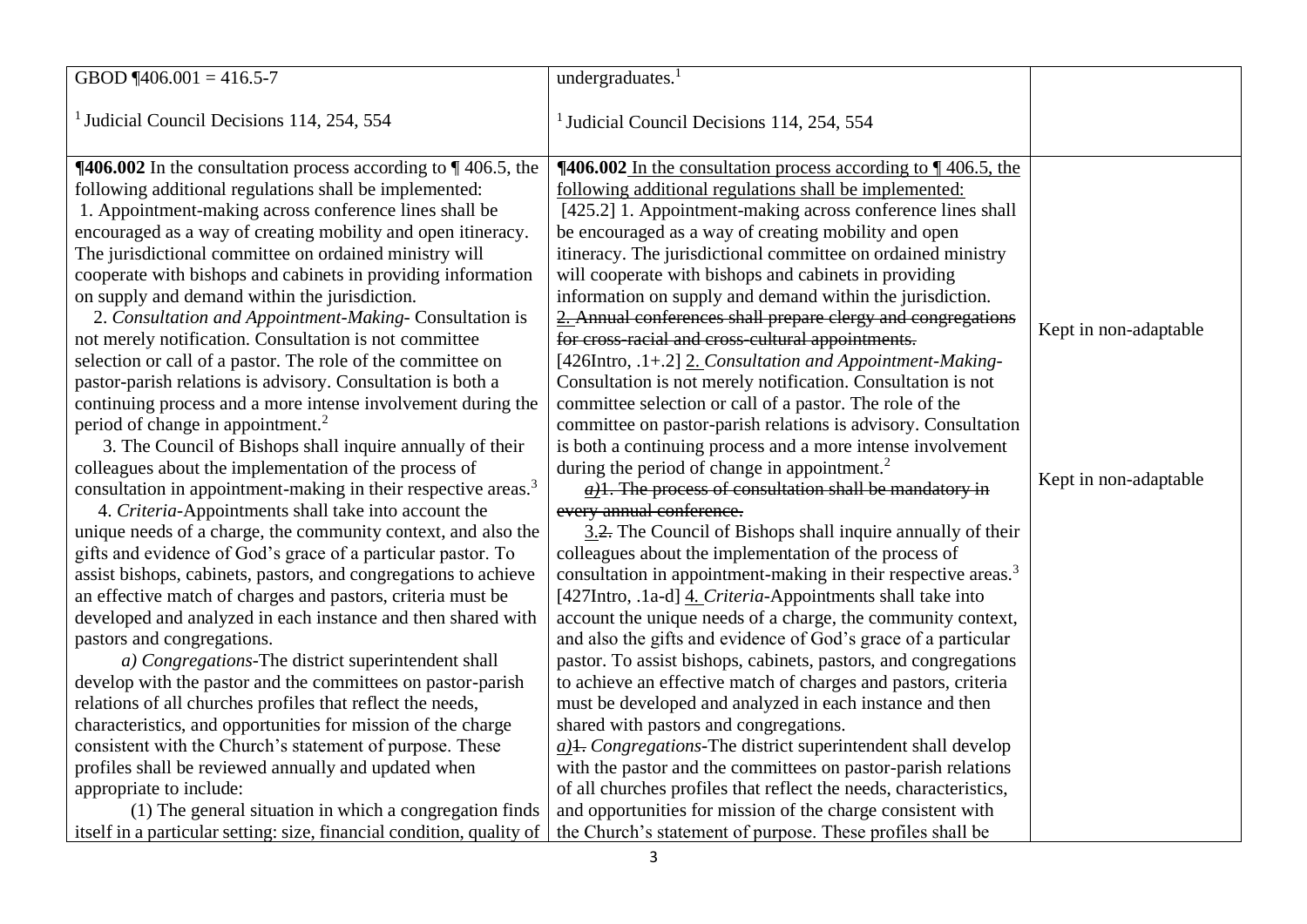lay leadership, special needs for pastoral ministry, and history. reviewed annually and updated when appropriate to include:

(2) The convictional stance of the congregation: theology; prejudices, if any; spiritual life.

(3) The ministry of the congregation among its people for the sake of the community: service programs, basis for adding new members, reasons for losing members, mission to community and world, forms of witness.

(4) The qualities and functions of pastoral ministry needed to fulfill the mission, goals, and special needs of the congregation.

 *b) Pastors*-The district superintendent annually shall develop with the pastor profiles reflecting the pastor's gifts, evidence of God's grace, professional experience and expectations, and also the needs and concerns of the pastor's spouse and family. These profiles shall be reviewed annually and updated when appropriate to include:

(1) *Spiritual and personal sensibility:* personal faith, call and commitment to ordained ministry, work through the institutional church, integration of vocation with personal and family well-being, lifestyle.

(2) *Academic and career background:* nature of theological stance, experience in continuing education, professional experience, record of performance.

(3) *Skills and abilities:* in church administration, leadership development, worship and liturgy, preaching and evangelism, teaching and nurturing, interpreting and promoting the connectional giving system, counseling and group work, ability to work in cooperation, ability in selfevaluation, and other relational skills.

(4) *Community context:* the ability of the pastor to relate effectively to his or her community setting, such as rural, town, urban, suburban, and so forth.

(5) *Family situation.*

*c) Community Context*-The district superintendent may develop community profiles with the pastor and the committee on pastor-parish relations. Sources of information

 $(1)$ <sup>a</sup>) The general situation in which a congregation finds itself in a particular setting: size, financial condition, quality of lay leadership, special needs for pastoral ministry, and history.

 $(2)$ **b**) The convictional stance of the congregation: theology; prejudices, if any; spiritual life.

 $(3)$  $\leftrightarrow$  The ministry of the congregation among its people for the sake of the community: service programs, basis for adding new members, reasons for losing members, mission to community and world, forms of witness.

(4)*d)* The qualities and functions of pastoral ministry needed to fulfill the mission, goals, and special needs of the congregation.

[427.2] *b)*2. *Pastors*-The district superintendent annually shall develop with the pastor profiles reflecting the pastor's gifts, evidence of God's grace, professional experience and expectations, and also the needs and concerns of the pastor's spouse and family. These profiles shall be reviewed annually and updated when appropriate to include:

(1)*a) Spiritual and personal sensibility:* personal faith, call and commitment to ordained ministry, work through the institutional church, integration of vocation with personal and family well-being, lifestyle.

(2)*b) Academic and career background:* nature of theological stance, experience in continuing education, professional experience, record of performance.

(3)*c) Skills and abilities:* in church administration, leadership development, worship and liturgy, preaching and evangelism, teaching and nurturing, interpreting and promoting the connectional giving system, counseling and group work, ability to work in cooperation, ability in selfevaluation, and other relational skills.

(4)*d) Community context:* the ability of the pastor to relate effectively to his or her community setting, such as rural, town, urban, suburban, and so forth.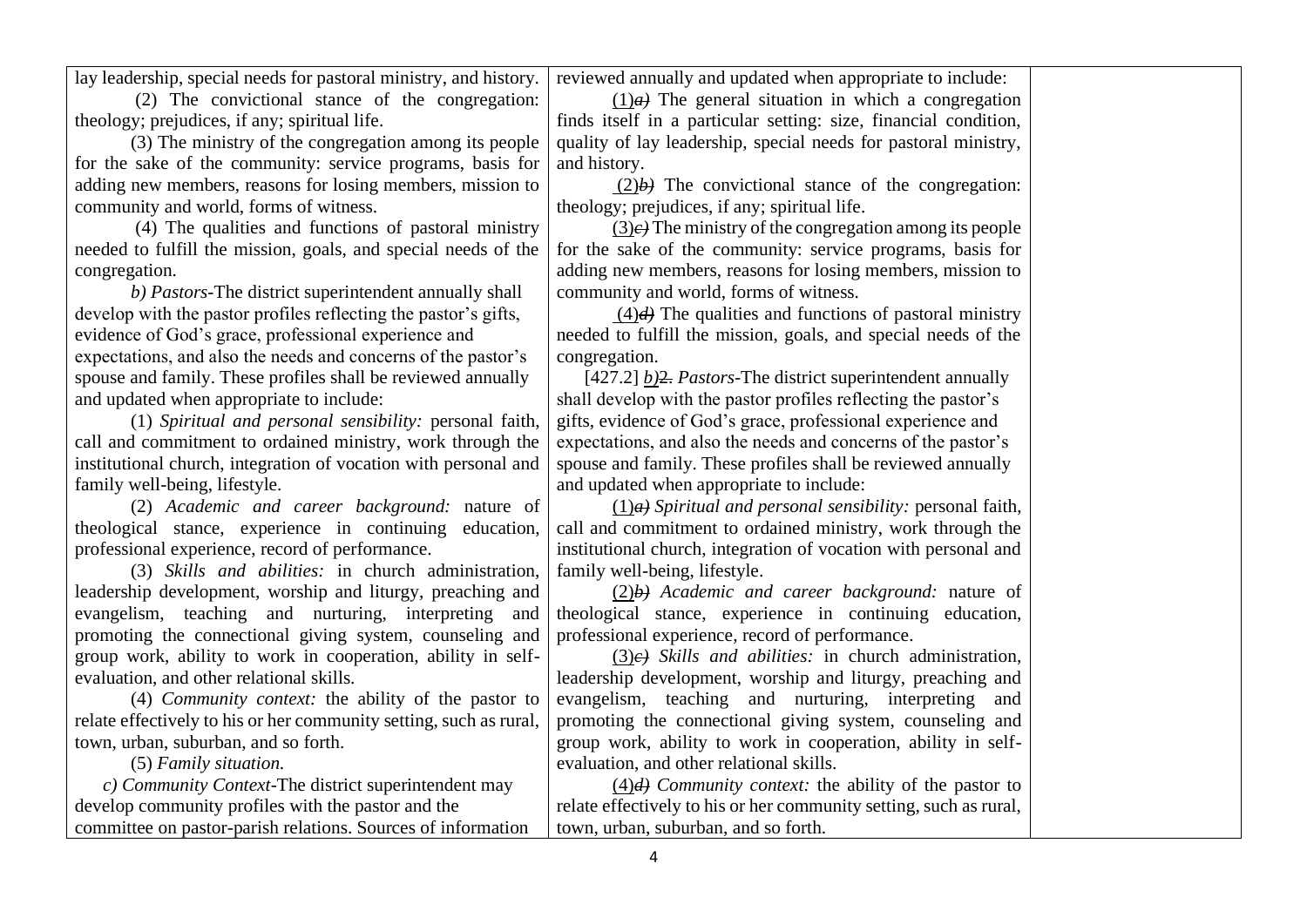| for these profiles could include: neighborhood surveys; local,  | $(5)e$ Family situation.                                                        |                         |
|-----------------------------------------------------------------|---------------------------------------------------------------------------------|-------------------------|
| state, and national census data; information from annual        | [427.3] $c$ )3. Community Context-The district                                  |                         |
| conference committees on parish and community                   | superintendent may develop community profiles with the                          |                         |
| development; and research data from the Connectional Table      | pastor and the committee on pastor-parish relations. Sources                    |                         |
| and other Church agencies. Profiles may be reviewed             | of information for these profiles could include: neighborhood                   |                         |
| annually and updated when appropriate to include:               | surveys; local, state, and national census data; information                    |                         |
| (1) General demographic data and trends including age,          | from annual conference committees on parish and community                       |                         |
| sex, and racial-ethnic composition of the community.            | development; and research data from the Connectional Table                      |                         |
| (2) Economic trends, including the incidence of                 | and other Church agencies. Profiles may be reviewed                             |                         |
| poverty.                                                        | annually and updated when appropriate to include:                               |                         |
| (3) Projected community changes.                                | $(1)$ a) General demographic data and trends including                          |                         |
| (4) Other sociological, economic, political, historical,        | age, sex, and racial-ethnic composition of the community.                       |                         |
| and ecumenical aspects of the community surrounding the         | $(2)$ b) Economic trends, including the incidence of                            |                         |
| church.                                                         | poverty.                                                                        |                         |
| 5. Process of Appointment-Making-The process used in            | $(3)$ e) Projected community changes.                                           |                         |
| appointment-making shall include: <sup>4</sup>                  | $\left(\frac{4}{d}\right)$ Other sociological, economic, political, historical, |                         |
| $a)$ The bishop and the cabinet shall consider all requests     | and ecumenical aspects of the community surrounding the                         |                         |
| for change of appointment in light of the profile developed for | church.                                                                         |                         |
| each charge and the gifts and evidence of God's grace,          | [428] 5. Process of Appointment-Making-The process used in                      |                         |
| professional experience, and family needs of the pastor.        | appointment-making shall include: <sup>4</sup>                                  |                         |
| b) When a change in appointment has been determined,            | $a)$ 1. A change in appointment of pastors may be initiated                     |                         |
| the district superintendent should meet together or separately  | by a pastor, a committee on pastor-parish relations, a district                 | [kept in non-adaptable] |
| with the pastor and the committee on pastor-parish relations    | superintendent, or a bishop.                                                    |                         |
| where the pastor is serving, for the purpose of sharing the     | $a)$ 2. The bishop and the cabinet shall consider all requests                  |                         |
| basis for the change and the process used in making the new     | for change of appointment in light of the profile developed for                 |                         |
| appointment.                                                    | each charge and the gifts and evidence of God's grace,                          |                         |
| $c$ ) All appointments shall receive consideration by the       | professional experience, and family needs of the pastor.                        |                         |
| bishop, the district superintendent(s), and the cabinet as a    | $\underline{b}$ . When a change in appointment has been determined,             |                         |
| whole until a tentative decision is made.                       | the district superintendent should meet together or separately                  |                         |
| $d$ ) The process used in making the new appointment shall      | with the pastor and the committee on pastor-parish relations                    |                         |
| include:                                                        | where the pastor is serving, for the purpose of sharing the                     |                         |
| (1) The district superintendent shall confer with the           | basis for the change and the process used in making the new                     |                         |
| pastor about a specific possible appointment (charge) and its   | appointment.                                                                    |                         |
| congruence with gifts, evidence of God's grace, professional    | $c$ )4. All appointments shall receive consideration by the                     |                         |
| experience and expectations, and the family needs of the        | bishop, the district superintendent(s), and the cabinet as a                    |                         |
| pastor, identified in consultation with the pastor.             | whole until a tentative decision is made.                                       |                         |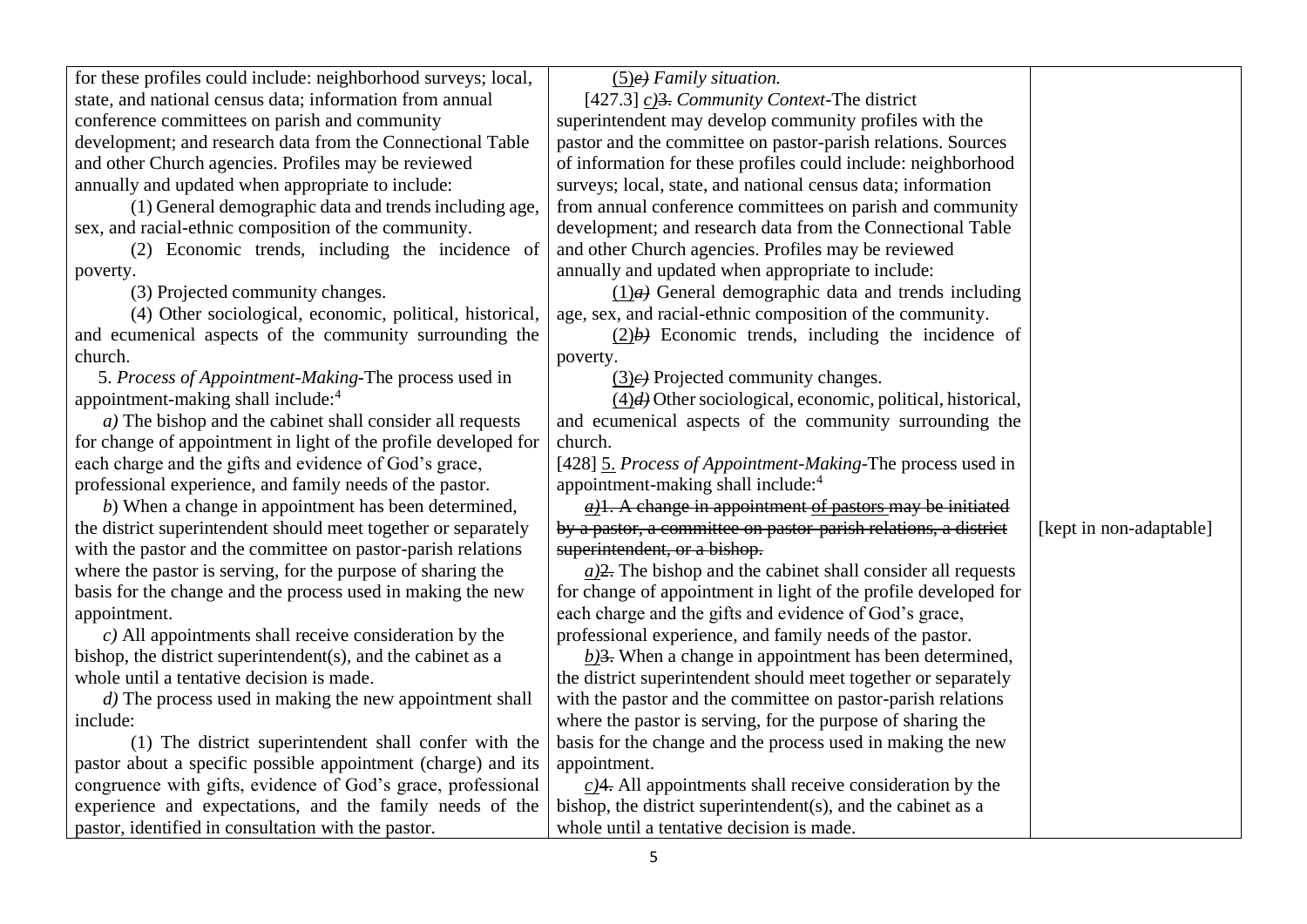(2) If the appointment is to a cooperative parish ministry or to a charge that is part of a cooperative parish ministry, the following shall be included in the consultation process: *d*)<sup>5</sup>. The process used in making the new appointment shall include:  $(1)$ <sup>a</sup>) The district superintendent shall confer with the pastor about a specific possible appointment (charge) and its

(a) The prospective appointee shall be informed prior to the appointment that the charge under consideration is part of a cooperative parish ministry.<sup>5</sup>

(b) The coordinator or director of the cooperative ministry, or, if there is no coordinator or director, a representative of the staff of the cooperative ministry, shall be conferred with concerning the prospective appointment and shall have the opportunity to meet with the prospective appointee prior to the appointment being made.<sup>6</sup>

(c) The prospective appointee shall have demonstrated skills in cooperative Christian mission or show potential for the same to ensure that the cooperative venture is strengthened during the time of the appointee's leadership.

(3) If the appointment is to a position other than pastor in charge, the following shall be included in the consultation process:

(a) The prospective appointee shall be informed prior to the appointment that the position under consideration is part of a multiple-staff ministry and shall be furnished an initial written job description approved by the committee on pastor-parish relations.

(b) The pastor in charge shall be conferred with concerning the prospective appointee.

(c) The prospective appointee and pastor in charge shall meet for discussion of the job description and mutual expectations.

*e)* The district superintendent shall confer with the receiving committee on pastor-parish relations about pastoral leadership

*f)* When appointments are being made to less than fulltime ministry, the district superintendent shall consult with the clergy person to be appointed and the committee on

congruence with gifts, evidence of God's grace, professional experience and expectations, and the family needs of the pastor, identified in consultation with the pastor (¶ old 427.2).

 $(2)$ **b**) If the appointment is to a cooperative parish ministry or to a charge that is part of a cooperative parish ministry, the following shall be included in the consultation process:

 $(a)(1)$  The prospective appointee shall be informed prior to the appointment that the charge under consideration is part of a cooperative parish ministry.<sup>5</sup>

 $(b)(2)$  The coordinator or director of the cooperative ministry, or, if there is no coordinator or director, a representative of the staff of the cooperative ministry, shall be conferred with concerning the prospective appointment and shall have the opportunity to meet with the prospective appointee prior to the appointment being made.<sup>6</sup>

 $(c)(3)$  The prospective appointee shall have demonstrated skills in cooperative Christian mission or show potential for the same to ensure that the cooperative venture is strengthened during the time of the appointee's leadership.

 $(3)$  e) If the appointment is to a position other than pastor in charge, the following shall be included in the consultation process:

 $(a)(1)$  The prospective appointee shall be informed prior to the appointment that the position under consideration is part of a multiple-staff ministry and shall be furnished an initial written job description approved by the committee on pastor-parish relations.

 $(b)(2)$  The pastor in charge shall be conferred with concerning the prospective appointee.

 $(c)(3)$  The prospective appointee and pastor in charge shall meet for discussion of the job description and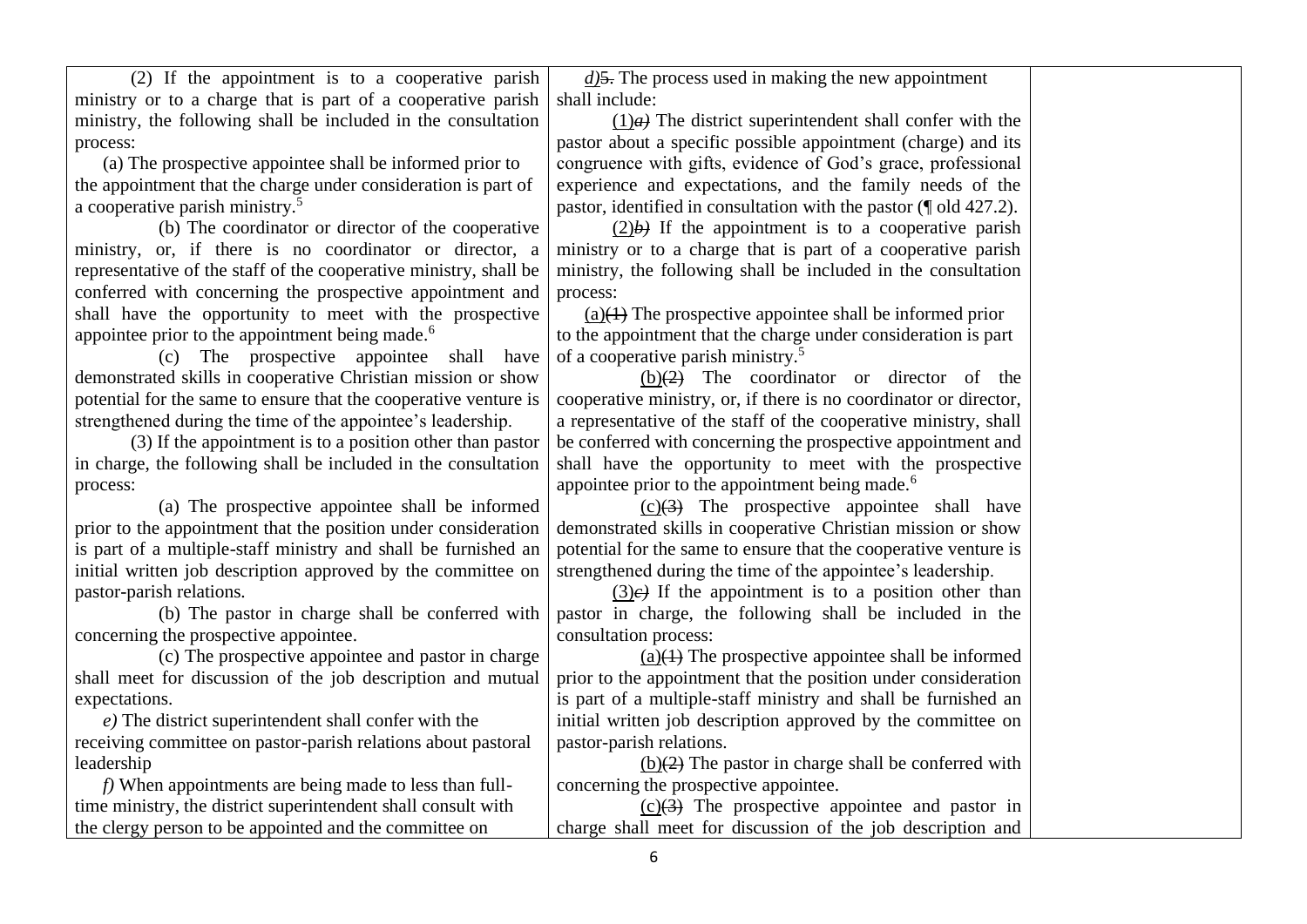pastor-parish relations regarding proportional time, salary, and pension credit and benefit coverage.

*g)* If during this consultative process it is determined by the bishop and cabinet that this decision should not be carried out, the process is to be repeated until the bishop, basing his or her decision on the information and advice derived from consultation, makes and fixes the appointment.

*h)* A similar process of consultation shall be available to persons in appointments beyond the local church.

*i)* When the steps in the process have been followed and completed, the announcement of that decision shall be made to all parties directly involved in the consultative process, that is, the appointment cabinet, the pastor, and the committee on pastor-parish relations, before a public announcement is made.

 6. *Frequency*-While the bishop shall report all pastoral appointments to each regular session of an annual conference, appointments to charges may be made at any time deemed advisable by the bishop and cabinet. Appointments are made with the expectation that the length of pastorates shall respond to the long-term pastoral needs of charges, communities, and pastors.

7. *Appointment of Deacons in Full Connection*-The deacons shall be appointed by the bishop in the annual conference where they are members in full connection. Appointments of the deacons are to be made in consideration of the gifts and evidence of God's grace of the deacon, needs of the community, and the gifts of the congregation and institutions. They shall reflect a faithful response of the mission of the church meeting the emerging needs in the world.

GBOD¶406.002 = 425.2, 427, 428, 429, 430

2 Judicial Council Decisions 101, 501, 1174 3 Judicial Council Decision 701

mutual expectations.

*e)*6. The district superintendent shall confer with the receiving committee on pastor-parish relations about pastoral leadership

*f)*7. When appointments are being made to less than fulltime ministry, the district superintendent shall consult with the clergy person to be appointed and the committee on pastor-parish relations regarding proportional time, salary, and pension credit and benefit coverage.

*g)*8. If during this consultative process it is determined by the bishop and cabinet that this decision should not be carried out, the process is to be repeated until the bishop, basing his or her decision on the information and advice derived from consultation, makes and fixes the appointment.

*h)*9. A similar process of consultation shall be available to persons in appointments beyond the local church.

 $i)$ <sup>10.</sup> When the steps in the process have been followed and completed, the announcement of that decision shall be made to all parties directly involved in the consultative process, that is, the appointment cabinet, the pastor, and the committee on pastor-parish relations, before a public announcement is made.

[429] 6. *Frequency*-While the bishop shall report all pastoral appointments to each regular session of an annual conference, appointments to charges may be made at any time deemed advisable by the bishop and cabinet. Appointments are made with the expectation that the length of pastorates shall respond to the long-term pastoral needs of charges, communities, and pastors.

[430] 7. *Appointment of Deacons in Full Connection*-The deacons shall be appointed by the bishop in the annual conference where they are members in full connection. Appointments of the deacons are to be made in consideration of the gifts and evidence of God's grace of the deacon, needs of the community, and the gifts of the congregation and institutions. They shall reflect a faithful response of the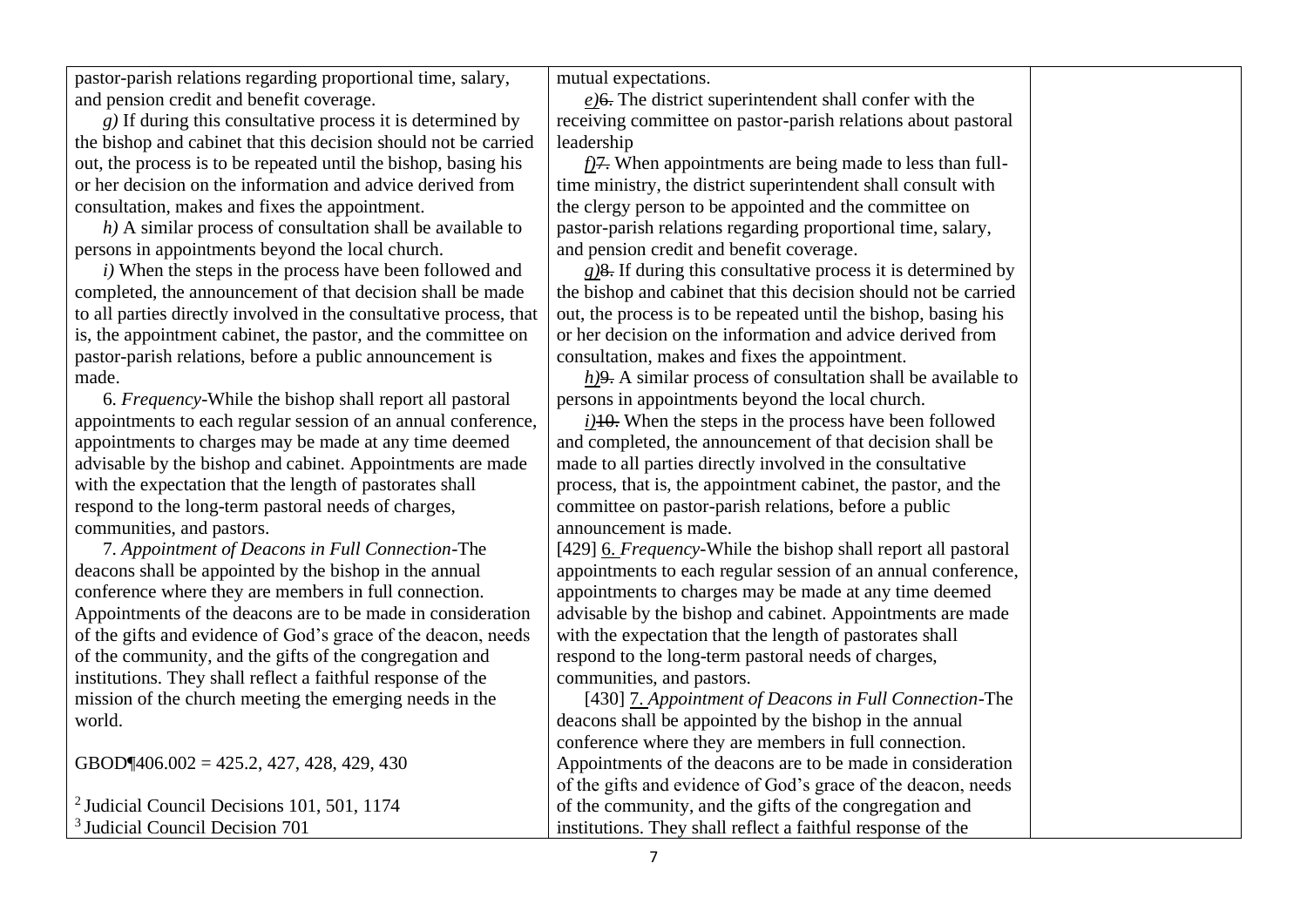| Judicial Council Decision 701                                                     | mission of the church meeting the emerging needs in the                              |  |
|-----------------------------------------------------------------------------------|--------------------------------------------------------------------------------------|--|
| <sup>5</sup> Judicial Council Decision 556                                        | world.                                                                               |  |
| <sup>6</sup> Judicial Council Decision 556                                        |                                                                                      |  |
|                                                                                   | $2$ Judicial Council Decisions 101, 501, 1174                                        |  |
|                                                                                   | <sup>3</sup> Judicial Council Decision 701                                           |  |
|                                                                                   | <sup>4</sup> Judicial Council Decision 701                                           |  |
|                                                                                   | <sup>5</sup> Judicial Council Decision 556                                           |  |
|                                                                                   | <sup>6</sup> Judicial Council Decision 556                                           |  |
|                                                                                   |                                                                                      |  |
|                                                                                   |                                                                                      |  |
| <b><math>\P</math>408.001</b> In election of bishops according to $\P$ 408.1, the | <b><math>\P</math>408.001</b> In election of bishops according to $\P$ 408.1, the    |  |
| following additional regulations shall be implemented:                            | following additional regulations shall be implemented:                               |  |
| 1. Nomination-An annual conference, in the session                                | [405.1]1. Nomination-An annual conference, in the session                            |  |
| immediately prior to the next regular session of the                              | immediately prior to the next regular session of the                                 |  |
| jurisdictional conference, may name one or more nominees                          | jurisdictional conference, may name one or more nominees                             |  |
| for episcopal election.                                                           | for episcopal election.                                                              |  |
| Each jurisdictional conference shall develop appropriate                          | Each jurisdictional conference shall develop appropriate                             |  |
| procedures for furnishing information about nominees from                         | procedures for furnishing information about nominees from                            |  |
| annual conferences. This shall be done at least two weeks prior                   | annual conferences. This shall be done at least two weeks prior                      |  |
| to the first day of the jurisdictional conference. Similar                        | to the first day of the jurisdictional conference. Similar                           |  |
| procedures shall be developed for persons nominated by ballot                     | procedures shall be developed for persons nominated by ballot                        |  |
| who receive ten votes, or 5 percent of the valid votes cast, and                  | who receive ten votes, or 5 percent of the valid votes cast, and                     |  |
| the information shall be made available to the delegates at the                   | the information shall be made available to the delegates at the                      |  |
| site of the conference.                                                           | site of the conference.                                                              |  |
| 2. Consecration-Consecration of bishops may take place                            | [405.2] 2. <i>Consecration- Process e</i> ) Consecration of                          |  |
| at the session of the conference at which election occurs or at                   | bishops may take place at the session of the conference at                           |  |
| a place and time designated by the conference. The                                | which election occurs or at a place and time designated by the                       |  |
| consecration service may include bishops from other                               | conference. The consecration service may include bishops                             |  |
| jurisdictional and central conferences.                                           | from other jurisdictional and central conferences.                                   |  |
|                                                                                   |                                                                                      |  |
| GBOD¶408.001 = 405.1 and 405.2                                                    |                                                                                      |  |
|                                                                                   |                                                                                      |  |
| $\P$ 409.001 In the assignment process according to $\P$ 409.1, the               | <b><math>\P</math>409.001</b> In the assignment process according to $\P$ 409.1, the |  |
| following additional regulations shall be implemented:                            | following additional regulations shall be implemented:                               |  |
| The jurisdictional committee on episcopacy, after consultation                    | [406.1] The jurisdictional committee on episcopacy, after                            |  |
| with the College of Bishops, shall recommend the assignment                       | consultation with the College of Bishops, shall recommend the                        |  |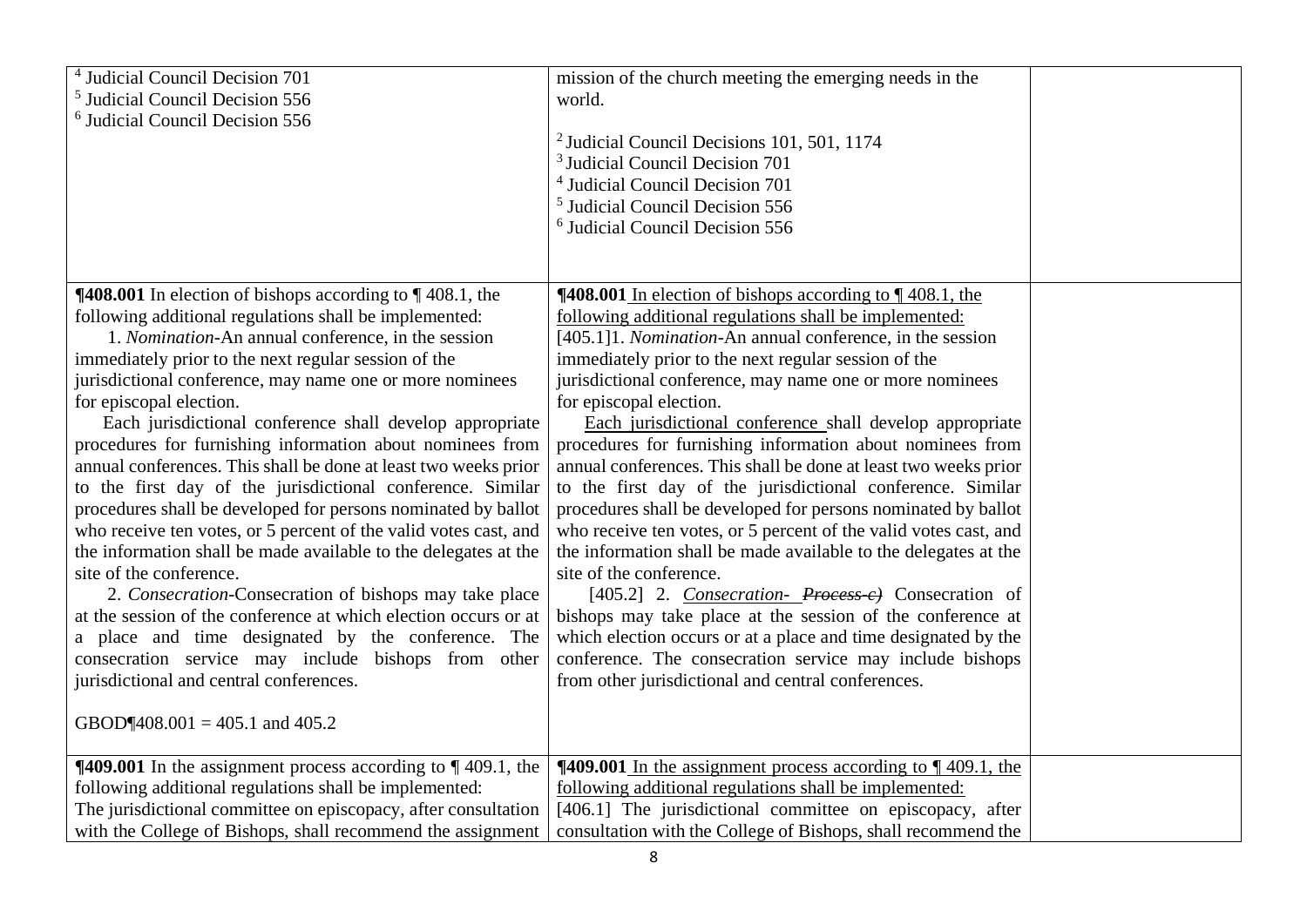| of the bishops to their respective residences for final action by<br>the jurisdictional conference; it shall not reach any conclusion<br>concerning residential assignments until all elections of<br>bishops for that session are completed and all bishops have<br>been consulted. A bishop may be recommended for assignment<br>to the same residence for a third quadrennium.<br>The date of assignment for all bishops is September 1<br>following the jurisdictional conference. <sup>7</sup><br>A newly elected bishop shall be assigned to administer an<br>area other than that within which his or her membership was<br>most recently held, unless by a two-thirds vote the<br>jurisdictional committee shall recommend that this restriction | assignment of the bishops to their respective residences for<br>final action by the jurisdictional conference; it shall not reach<br>any conclusion concerning residential assignments until all<br>elections of bishops for that session are completed and all<br>bishops have been consulted. A bishop may be recommended<br>for assignment to the same residence for a third quadrennium.<br>The date of assignment for all bishops is September 1<br>following the jurisdictional conference. <sup>7</sup><br>A newly elected bishop shall be assigned to administer<br>an area other than that within which his or her membership<br>was most recently held, unless by a two-thirds vote the<br>jurisdictional committee shall recommend that this restriction |  |
|----------------------------------------------------------------------------------------------------------------------------------------------------------------------------------------------------------------------------------------------------------------------------------------------------------------------------------------------------------------------------------------------------------------------------------------------------------------------------------------------------------------------------------------------------------------------------------------------------------------------------------------------------------------------------------------------------------------------------------------------------------|---------------------------------------------------------------------------------------------------------------------------------------------------------------------------------------------------------------------------------------------------------------------------------------------------------------------------------------------------------------------------------------------------------------------------------------------------------------------------------------------------------------------------------------------------------------------------------------------------------------------------------------------------------------------------------------------------------------------------------------------------------------------|--|
| be ignored and by majority vote the jurisdictional conference<br>shall concur. <sup>8</sup>                                                                                                                                                                                                                                                                                                                                                                                                                                                                                                                                                                                                                                                              | be ignored and by majority vote the jurisdictional conference<br>shall concur. <sup>8</sup>                                                                                                                                                                                                                                                                                                                                                                                                                                                                                                                                                                                                                                                                         |  |
| GBOD¶409.001 = 406.1<br><sup>7</sup> Judicial Council Decision 781<br><sup>8</sup> Judicial Council Decisions 48, 57, 416, 538                                                                                                                                                                                                                                                                                                                                                                                                                                                                                                                                                                                                                           | <sup>7</sup> Judicial Council Decision 781<br><sup>8</sup> Judicial Council Decisions 48, 57, 416, 538                                                                                                                                                                                                                                                                                                                                                                                                                                                                                                                                                                                                                                                              |  |
| <b>¶410.001</b> In review and evaluation of bishops according to<br>1410, the following additional regulations shall be<br>implemented: Persons affected by his or her superintendency<br>may include such persons as members of cabinets, lay<br>leaders, directors of agencies served). Such processes shall<br>include the participation of the Conference or Area<br>Committee on Episcopacy. It shall be the duty of each<br>jurisdiction's College of Bishops, under the leadership of its<br>president, to consult with and to cooperate with the committee<br>in order to schedule and facilitate such reviews and<br>evaluations as well as to address issues that may arise in the<br>course of that work.<br>$GBOD\P410.001 = 412$            | <b>¶410.001</b> In review and evaluation of bishops according to<br>$\P$ 410, the following additional regulations shall be<br>implemented: Persons affected by his or her superintendency<br>may include such persons as members of [412] cabinets, lay<br>leaders, directors of agencies served). Such processes shall<br>include the participation of the Conference or Area<br>Committee on Episcopacy. It shall be the duty of each<br>jurisdiction's College of Bishops, under the leadership of its<br>president, to consult with and to cooperate with the committee<br>in order to schedule and facilitate such reviews and<br>evaluations as well as to address issues that may arise in the<br>course of that work.                                      |  |
| <b><math>\P</math>412.001</b> In involuntary retirement according to $\P$ 412.6, the<br>following additional regulations shall be implemented:                                                                                                                                                                                                                                                                                                                                                                                                                                                                                                                                                                                                           | <b><math>\P</math>412.001</b> In involuntary retirement according to $\P$ 412.6, the<br>following additional regulations shall be implemented:                                                                                                                                                                                                                                                                                                                                                                                                                                                                                                                                                                                                                      |  |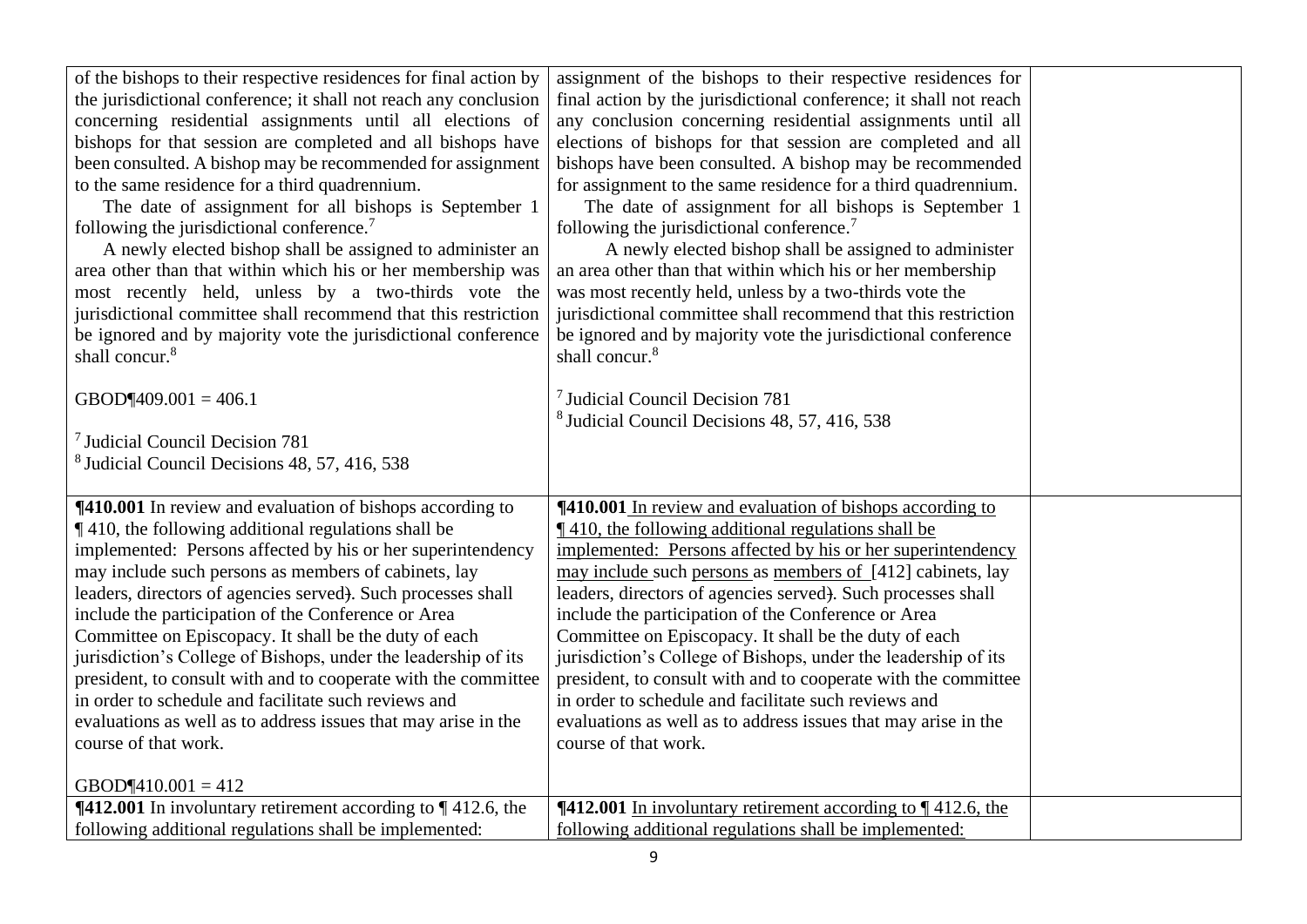| This action may or may not be taken because of the                 | [408.3] This action may or may not be taken because of the                         |  |
|--------------------------------------------------------------------|------------------------------------------------------------------------------------|--|
| performance of the bishop. Written notice also should be           | performance of the bishop. Written notice also should be                           |  |
| given to the chairperson of the jurisdictional/central             | given to the chairperson of the jurisdictional/central                             |  |
| conference administrative review committee (¶539.002).             | conference administrative review committee $($ $\sqrt{539.002636})$ .              |  |
|                                                                    |                                                                                    |  |
| GBOD¶412.001 = 408.3                                               |                                                                                    |  |
| <b>¶413.001</b> In complaints against bishops according to ¶413,   | <b><math>\P</math>413.001</b> In complaints against bishops according to $\P$ 413, |  |
| the following additional regulations shall be implemented:         | the following additional regulations shall be implemented:                         |  |
| 1. After receiving a complaint as provided in $\P$ old 413.2,      | [413.3] $1.\overline{3}$ . After receiving a complaint as provided in $\P$         |  |
| the president and the secretary of the College of Bishops, or the  | old 413.2, the president and the secretary of the College of                       |  |
| secretary and another member of the college if the complaint       | Bishops, or the secretary and another member of the college if                     |  |
| concerns the president (or the president and another member of     | the complaint concerns the president (or the president and                         |  |
| the college if the complaint concerns the secretary), shall,       | another member of the college if the complaint concerns the                        |  |
| within 10 days, consult the chair of the jurisdictional or central | secretary), shall, within 10 days, consult the chair of the                        |  |
| conference committee on episcopacy who shall appoint from          | jurisdictional or central conference committee on episcopacy                       |  |
| the committee one professing member and one clergy member          | who shall appoint from the committee one professing member                         |  |
| who are not from the same episcopal area; who are not from         | and one clergy member who are not from the same episcopal                          |  |
| the episcopal area that the bishop under complaint was elected     | area; who are not from the episcopal area that the bishop under                    |  |
| from or has been assigned to; and who are not of the same          | complaint was elected from or has been assigned to; and who                        |  |
| gender.                                                            | are not of the same gender.                                                        |  |
| $a)$ When deemed appropriate to protect the well-being             | $a)$ When deemed appropriate to protect the well-being                             |  |
| of the complainant, the Church and/or bishop, the College of       | of the complainant, the Church and/or bishop, the College of                       |  |
| Bishops, in consultation with the jurisdictional or central        | Bishops, in consultation with the jurisdictional or central                        |  |
| conference committee on episcopacy, may suspend the bishop         | conference committee on episcopacy, may suspend the bishop                         |  |
| from all episcopal responsibilities for a period not to exceed     | from all episcopal responsibilities for a period not to exceed                     |  |
| sixty days. During the suspension, salary, housing and benefits    | sixty days. During the suspension, salary, housing and benefits                    |  |
| will continue.                                                     | will continue.                                                                     |  |
| b) The supervisory response is pastoral and                        | b) The supervisory response is pastoral and                                        |  |
| administrative and shall be directed toward a just resolution. It  | administrative and shall be directed toward a just resolution. It                  |  |
| is not a part of any judicial process. The supervisory response    | is not a part of any judicial process. The supervisory response                    |  |
| should be carried out in a confidential manner and should be       | should be carried out in a confidential manner and should be                       |  |
| completed within 120 days. There may be an extension of 120        | completed within 120 days. There may be an extension of 120                        |  |
| days if the supervising bishop and the two jurisdictional or       | days if the supervising bishop and the two jurisdictional or                       |  |
| central conference episcopacy committee members appointed          | central conference episcopacy committee members appointed                          |  |
| to the supervisory process shall determine that an extension       | to the supervisory process shall determine that an extension                       |  |
| will be productive. There may be a second extension of 120         | will be productive. There may be a second extension of 120                         |  |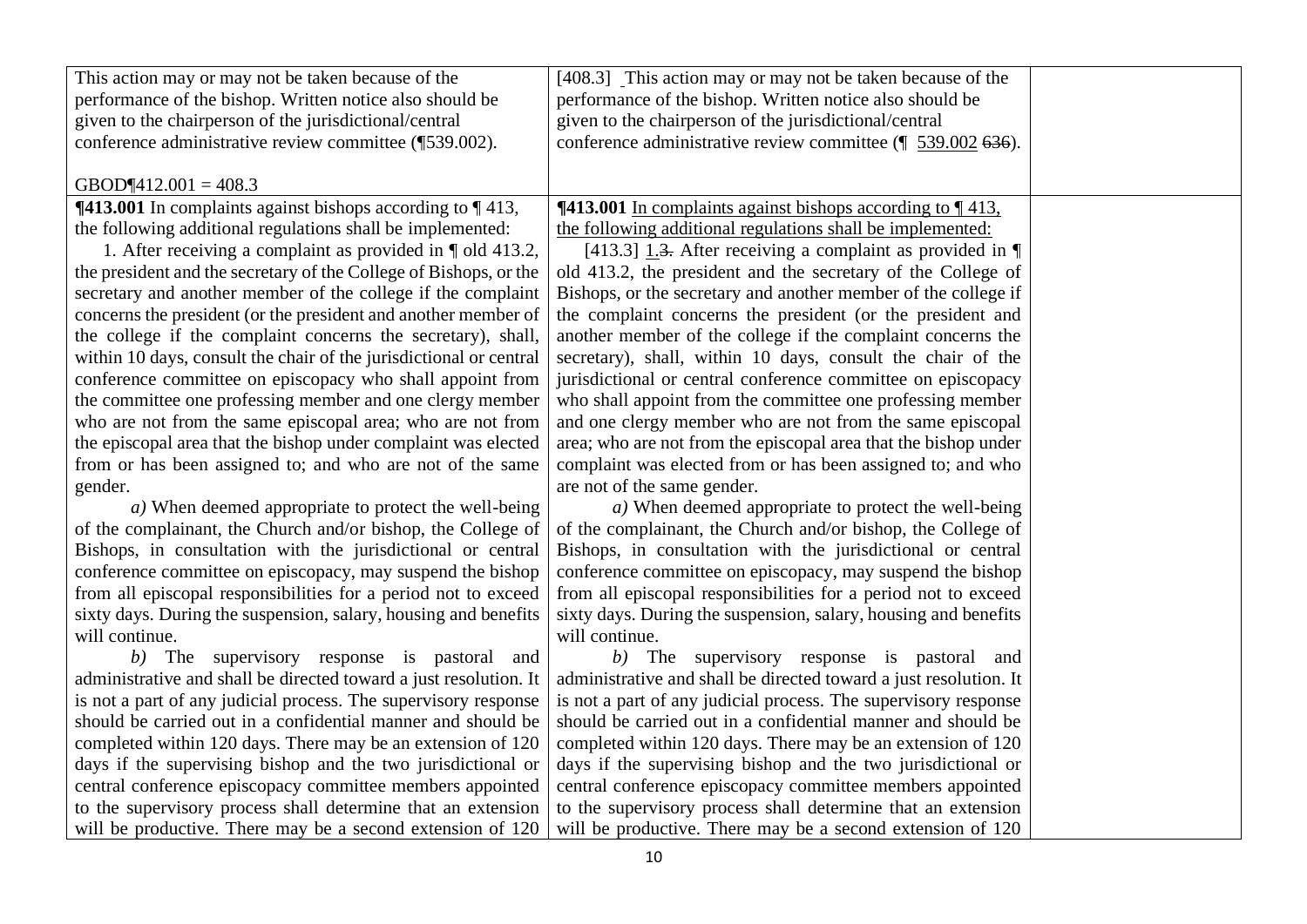days by the mutual written consent of the supervisory bishop, members of the jurisdictional or central conference episcopacy committee appointed to the supervisory process, the complainant and the bishop under complaint.

The supervising bishop shall regularly advise all parties of the status of the process and shall notify all parties within 7 days after a determination is made that the supervisory response will not lead to a resolution of the matter.

No verbatim record shall be made and legal counsel shall not be present, although the bishop against whom the complaint was made and the complainant both may choose another person to accompany him or her, with the right to voice. At the determination of the president (secretary), persons with qualifications and experience in assessment, intervention, or healing may be selected to assist in the supervisory responses. Others may be consulted as well.

*c)* The supervisory response may include a process seeking a just resolution in which the parties are assisted by a trained, impartial third party facilitator(s) or mediator(s) in reaching an agreement satisfactory to all parties. (See ¶ 353.3 and 353.002) The appropriate persons, including the president of the College of Bishops, or the secretary if the complaint concerns the president, should enter into a written agreement outlining such process, including an agreement as to confidentiality. If resolution is achieved, a written statement of resolution, including terms and conditions, shall be signed by the parties and the parties shall agree on any matters to be disclosed to third parties. Such written statement of resolution shall be given to the person in charge of that stage of the process for further action consistent with the agreement.

*d*) (i) If the supervisory response results in the resolution of the matter, the bishop in charge of the supervisory response and the two episcopacy committee members appointed to the supervisory process (¶413.001) shall monitor the fulfillment of the terms of the resolution. If the supervisory response does not result in resolution of the matter, the president or secretary of days by the mutual written consent of the supervisory bishop, members of the jurisdictional or central conference episcopacy committee appointed to the supervisory process, the complainant and the bishop under complaint.

The supervising bishop shall regularly advise all parties of the status of the process and shall notify all parties within 7 days after a determination is made that the supervisory response will not lead to a resolution of the matter.

No verbatim record shall be made and legal counsel shall not be present, although the bishop against whom the complaint was made and the complainant both may choose another person to accompany him or her, with the right to voice. At the determination of the president (secretary), persons with qualifications and experience in assessment, intervention, or healing may be selected to assist in the supervisory responses. Others may be consulted as well.

*c)* The supervisory response may include a process seeking a just resolution in which the parties are assisted by a trained, impartial third party facilitator(s) or mediator(s) in reaching an agreement satisfactory to all parties. (See ¶ 353.3 and 353.002 362.1*b*, *c*.) The appropriate persons, including the president of the College of Bishops, or the secretary if the complaint concerns the president, should enter into a written agreement outlining such process, including an agreement as to confidentiality. If resolution is achieved, a written statement of resolution, including terms and conditions, shall be signed by the parties and the parties shall agree on any matters to be disclosed to third parties. Such written statement of resolution shall be given to the person in charge of that stage of the process for further action consistent with the agreement.

*d*) (i) If the supervisory response results in the resolution of the matter, the bishop in charge of the supervisory response and the two episcopacy committee members appointed to the supervisory process (¶413.001 413.3) shall monitor the fulfillment of the terms of the resolution. If the supervisory response does not result in resolution of the matter, the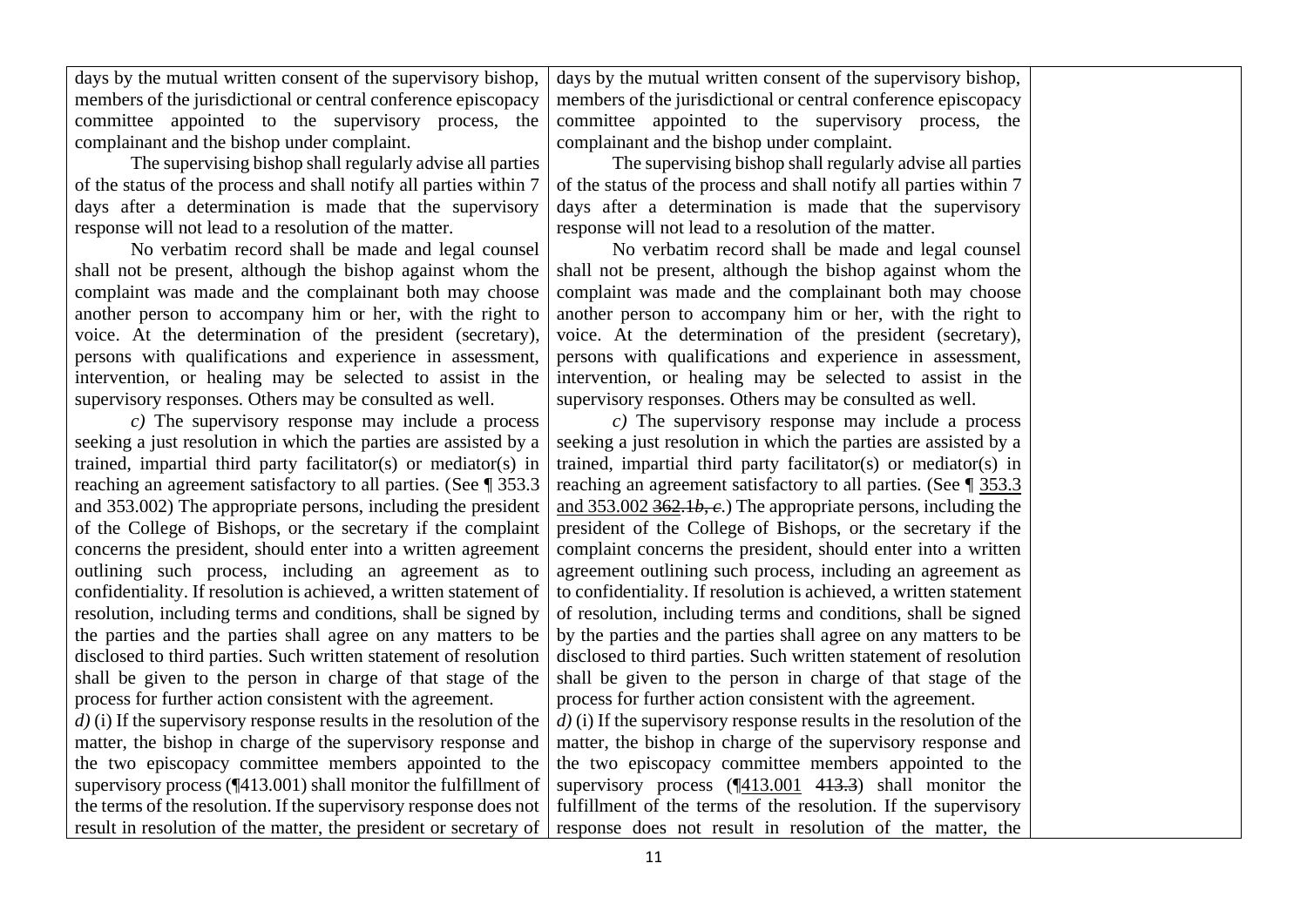the College of Bishops may either dismiss the complaint with the consent of the College of Bishops and the committee on episcopacy, giving the reasons therefore in writing, a copy of which shall be placed in the bishop's file, refer the matter to the committee on episcopacy as an administrative complaint pursuant to ¶ 413.001, or refer the matter to counsel for the Church pursuant to ¶ old 2704.1 to prepare a complaint to forward to the committee on investigation.(ii) If within 180 days of the receipt of the complaint by the president or secretary of the College of Bishops (as specified in  $\P$  413.2), the supervisory response does not result in the resolution of the matter, and the president or secretary of the College of Bishops has not referred the matter as either an administrative or judicial complaint, then the matter will move to:

- (1) In the case of a bishop from one of the central conferences, a panel of three bishops, one from each continent, as selected by the Council of Bishops, or
- (2) In the case of a bishop from one of the jurisdictional conferences, a panel of five bishops, one from each jurisdictional conference, as selected by the Council of Bishops,

who shall then continue the supervisory response process and, within 180 days, either dismiss or refer the complaint, as required above.

(iii) All costs associated with actions taken pursuant to paragraph (ii), above, will be paid by the Episcopal Fund.

(iv) The Council of Bishops may, at any time in the process, after a complaint is filed, including after a just resolution, remove the complaint from the College of Bishops to the Council of Bishops with a 2/3 vote by the Council.

*e) Administrative Complaint*-If the complaint is based on allegations of incompetence, ineffectiveness, or unwillingness or inability to perform episcopal duties, the president and secretary of the College of Bishops (or the two members of the college who are handling the complaint) shall refer the complaint to the jurisdictional or central conference

president or secretary of the College of Bishops may either dismiss the complaint with the consent of the College of Bishops and the committee on episcopacy, giving the reasons therefore in writing, a copy of which shall be placed in the bishop's file, refer the matter to the committee on episcopacy as an administrative complaint pursuant to ¶ 413.001 413.3e, or refer the matter to counsel for the Church pursuant to ¶ old 2704.1 to prepare a complaint to forward to the committee on investigation.(ii) If within 180 days of the receipt of the complaint by the president or secretary of the College of Bishops (as specified in  $\P$  413.2), the supervisory response does not result in the resolution of the matter, and the president or secretary of the College of Bishops has not referred the matter as either an administrative or judicial complaint, then the matter will move to:

- (1) In the case of a bishop from one of the central conferences, a panel of three bishops, one from each continent, as selected by the Council of Bishops, or
- (2) In the case of a bishop from one of the jurisdictional conferences, a panel of five bishops, one from each jurisdictional conference, as selected by the Council of Bishops,

who shall then continue the supervisory response process and, within 180 days, either dismiss or refer the complaint, as required above.

(iii) All costs associated with actions taken pursuant to paragraph (ii), above, will be paid by the Episcopal Fund.

(iv) The Council of Bishops may, at any time in the process, after a complaint is filed, including after a just resolution, remove the complaint from the College of Bishops to the Council of Bishops with a 2/3 vote by the Council.

*e) Administrative Complaint*-If the complaint is based on allegations of incompetence, ineffectiveness, or unwillingness or inability to perform episcopal duties, the president and secretary of the College of Bishops (or the two members of the college who are handling the complaint) shall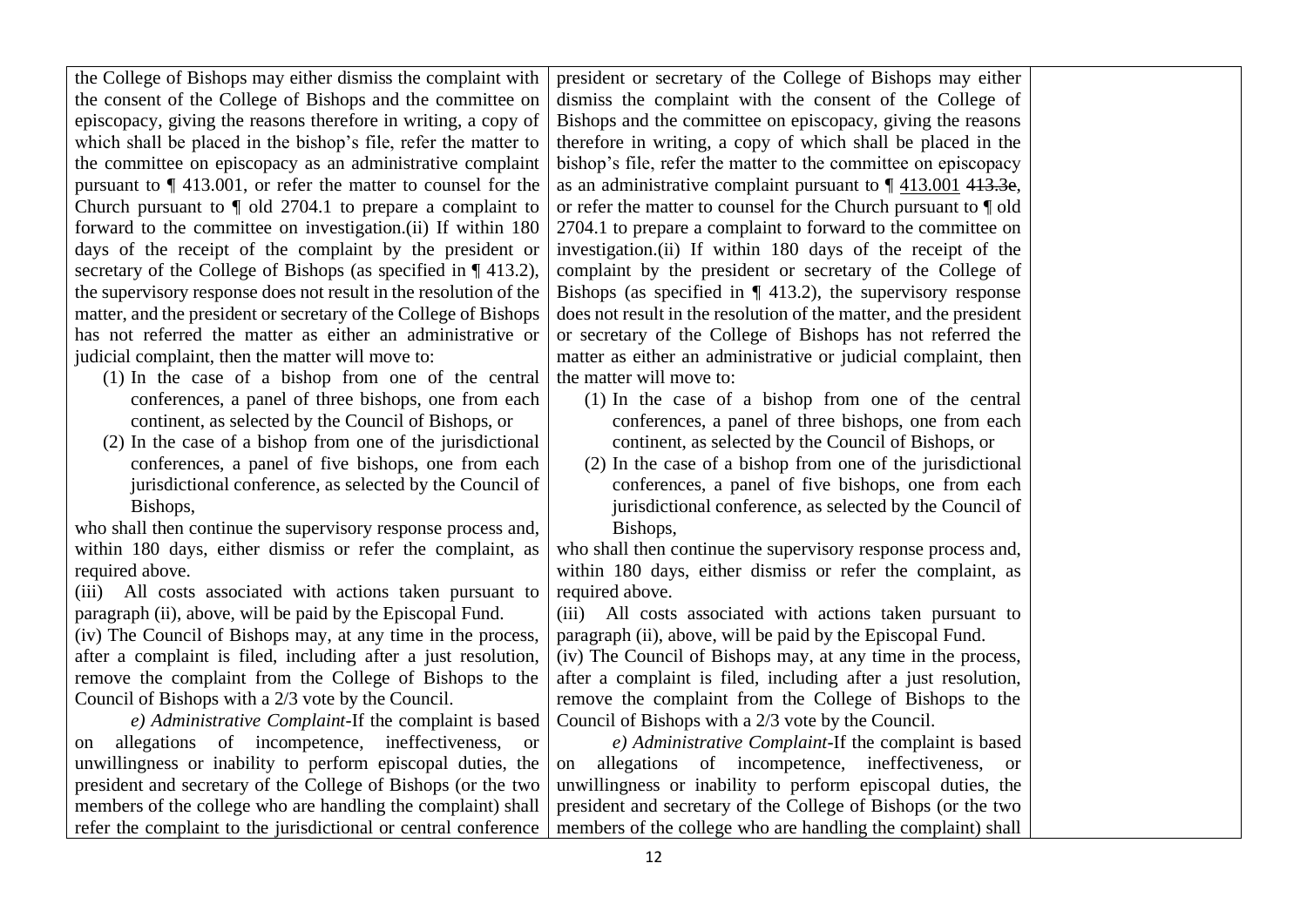committee on episcopacy.<sup>9</sup> The committee may recommend involuntary retirement (¶412.6), disability leave (¶411.3), remedial measures ,other appropriate action, or it may dismiss the complaint. When the jurisdictional or central conference committee on episcopacy deems the matter serious enough and when one or more offenses listed in ¶ 2702 are involved, the committee may refer the complaint back to the president and secretary of the College of Bishops (or the two members of the college who are handling the complaint) for referral as a judicial complaint to the jurisdictional or central conference committee on investigation. The provisions of ¶ 352.2 for fair process in administrative hearings shall apply to this administrative process.

2. Any actions of the jurisdictional or central conference committee taken on a complaint shall be reported to the next session of the jurisdictional or central conference.

3. Each jurisdiction shall develop a protocol for the caring of lay, clergy and staff determined to be affected by the processing of the complaint.

4. Immunity from Prosecution – In order to preserve the integrity of the Church's complaint process and ensure full participation in it at all times, the college of bishops, the supervisory response team, the jurisdictional committee on episcopacy, witnesses, advocates, and all others who participate in the complaint process regarding a bishop shall have immunity from prosecution of complaints brought against them related to their role in a particular complaint process, unless they have committed a chargeable offense in conscious and knowing bad faith. The complainant/plaintiff in any proceeding against any such person relating to their role in a particular complaint process shall have the burden of proving, by clear and convincing evidence, that such person's actions constituted a chargeable offense committed knowingly in bad faith. The immunity set forth in this provision shall extend to civil court proceedings, to the fullest extent permissible by the civil laws.

refer the complaint to the jurisdictional or central conference committee on episcopacy.<sup>9</sup> The committee may recommend involuntary retirement (¶408.3 412.6), disability leave (¶ old 411.3 410.4), remedial measures ,other appropriate action, or it may dismiss the complaint. When the jurisdictional or central conference committee on episcopacy deems the matter serious enough and when one or more offenses listed in ¶ 2702 are involved, the committee may refer the complaint back to the president and secretary of the College of Bishops (or the two members of the college who are handling the complaint) for referral as a judicial complaint to the jurisdictional or central conference committee on investigation. The provisions of ¶ 352.2 361.2 for fair process in administrative hearings shall apply to this administrative process.

[413.4] 2.4. Any actions of the jurisdictional or central conference committee taken on a complaint shall be reported to the next session of the jurisdictional or central conference.

[413.5] 3.5. Each jurisdiction shall develop a protocol for the caring of lay, clergy and staff determined to be affected by the processing of the complaint.

[413.6] 4.6. Immunity from Prosecution – In order to preserve the integrity of the Church's complaint process and ensure full participation in it at all times, the college of bishops, the supervisory response team, the jurisdictional committee on episcopacy, witnesses, advocates, and all others who participate in the complaint process regarding a bishop shall have immunity from prosecution of complaints brought against them related to their role in a particular complaint process, unless they have committed a chargeable offense in conscious and knowing bad faith. The complainant/plaintiff in any proceeding against any such person relating to their role in a particular complaint process shall have the burden of proving, by clear and convincing evidence, that such person's actions constituted a chargeable offense committed knowingly in bad faith. The immunity set forth in this provision shall extend to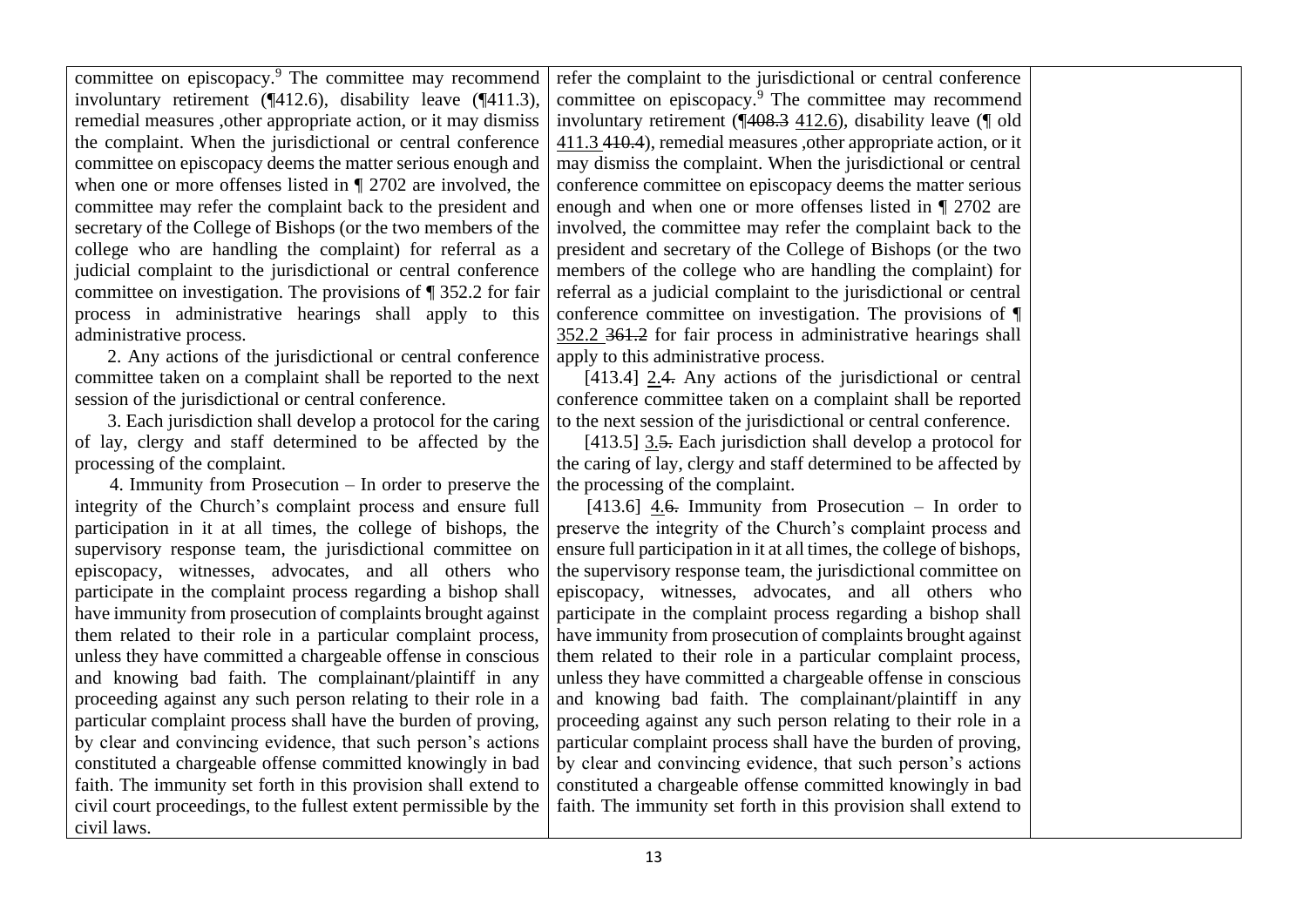| GBOD¶413.001 = 413.3, 413.4, 413.5, 413.6                                                                                                                                                                                                                                                                                                                                                                                                                                                                                                                                                                                                                                                                                                                                                                                                                             | civil court proceedings, to the fullest extent permissible by the<br>civil laws.                                                                                                                                                                                                                                                                                                                                                                                                                                                                                                                                                                                                                                                                                                                                                  |  |
|-----------------------------------------------------------------------------------------------------------------------------------------------------------------------------------------------------------------------------------------------------------------------------------------------------------------------------------------------------------------------------------------------------------------------------------------------------------------------------------------------------------------------------------------------------------------------------------------------------------------------------------------------------------------------------------------------------------------------------------------------------------------------------------------------------------------------------------------------------------------------|-----------------------------------------------------------------------------------------------------------------------------------------------------------------------------------------------------------------------------------------------------------------------------------------------------------------------------------------------------------------------------------------------------------------------------------------------------------------------------------------------------------------------------------------------------------------------------------------------------------------------------------------------------------------------------------------------------------------------------------------------------------------------------------------------------------------------------------|--|
| <sup>9</sup> Judicial Council Decision 784                                                                                                                                                                                                                                                                                                                                                                                                                                                                                                                                                                                                                                                                                                                                                                                                                            |                                                                                                                                                                                                                                                                                                                                                                                                                                                                                                                                                                                                                                                                                                                                                                                                                                   |  |
| <b>¶414.001</b> In vacancies according to ¶414, the following<br>additional regulations shall be implemented:<br>For filling a vacancy, consultation shall include the cabinet(s).<br>If the vacancy should occur within twenty-four months of the<br>episcopal assumption of presidential supervision of that area,<br>the College of Bishops of the jurisdiction or central conference<br>concerned may call a special session of the jurisdictional or<br>central conference as provided in $\P$ 508.004.5 <i>b</i> . When a bishop<br>is elected under the provisions of this paragraph, the years<br>remaining in the quadrennium within which the election occurs<br>shall count as a full quadrennium for purposes of assignment.<br>It is recommended that the previous bishop serving the vacant<br>episcopal area not be appointed to serve in the interim. | <b><math>\P</math>414.001</b> In vacancies according to $\P$ 414, the following<br>additional regulations shall be implemented:<br>For filling a vacancy, consultation shall include [407] the<br>cabinet(s). If the vacancy should occur within twenty-four<br>months of the episcopal assumption of presidential<br>supervision of that area, the College of Bishops of the<br>jurisdiction or central conference concerned may call a<br>special session of the jurisdictional or central conference as<br>provided in $\P$ 508.004.5b 521.2. When a bishop is elected<br>under the provisions of this paragraph, the years remaining in<br>the quadrennium within which the election occurs shall count<br>as a full quadrennium for purposes of assignment.<br>It is recommended that the previous bishop serving the vacant |  |
| $GBOD\P414.001=407$                                                                                                                                                                                                                                                                                                                                                                                                                                                                                                                                                                                                                                                                                                                                                                                                                                                   | episcopal area not be appointed to serve in the interim.                                                                                                                                                                                                                                                                                                                                                                                                                                                                                                                                                                                                                                                                                                                                                                          |  |
| <b>¶415.001</b> In the relationship between bishops and district<br>superintendents according to $\P$ 415.2, the following additional<br>regulations shall be implemented for cabinets:<br>The offices of bishop and district superintendent are<br>linked with each other in ways described elsewhere $(\P 401.2)$ .<br>The interdependence of the offices calls for a collegial style<br>of leadership. However, both the office of bishop and that of<br>district superintendent are embedded in their own contexts.<br>$GBOD\P415.001 = 421$                                                                                                                                                                                                                                                                                                                      | <b>¶415.001</b> In the relationship between bishops and district<br>superintendents according to $\P$ 415.2, the following additional<br>regulations shall be implemented for cabinets:<br>[421] The offices of bishop and district superintendent are<br>linked with each other in ways described elsewhere $(\frac{1401.2}{2})$<br>402). The interdependence of the offices calls for a collegial<br>style of leadership. However, both the office of bishop and<br>that of district superintendent are embedded in their own<br>contexts.                                                                                                                                                                                                                                                                                      |  |
| $\P$ 415.002 In regards to $\P$ 415.5, the following additional<br>regulations shall be implemented for cabinets:<br>1. The cabinet is to consult and plan with the district<br>committee and conference Board of Ordained Ministry in order<br>to make a thorough analysis of the needs of the district for<br>clergy, implementing this planning with a positive and                                                                                                                                                                                                                                                                                                                                                                                                                                                                                                | $\P$ 415.002 In regards to $\P$ 415.5, the following additional<br>regulations shall be implemented for cabinets:<br>$[424.5]$ 1.5. The cabinet is to consult and plan with the<br>district committee and conference Board of Ordained Ministry<br>in order to make a thorough analysis of the needs of the district<br>for clergy, implementing this planning with a positive and                                                                                                                                                                                                                                                                                                                                                                                                                                                |  |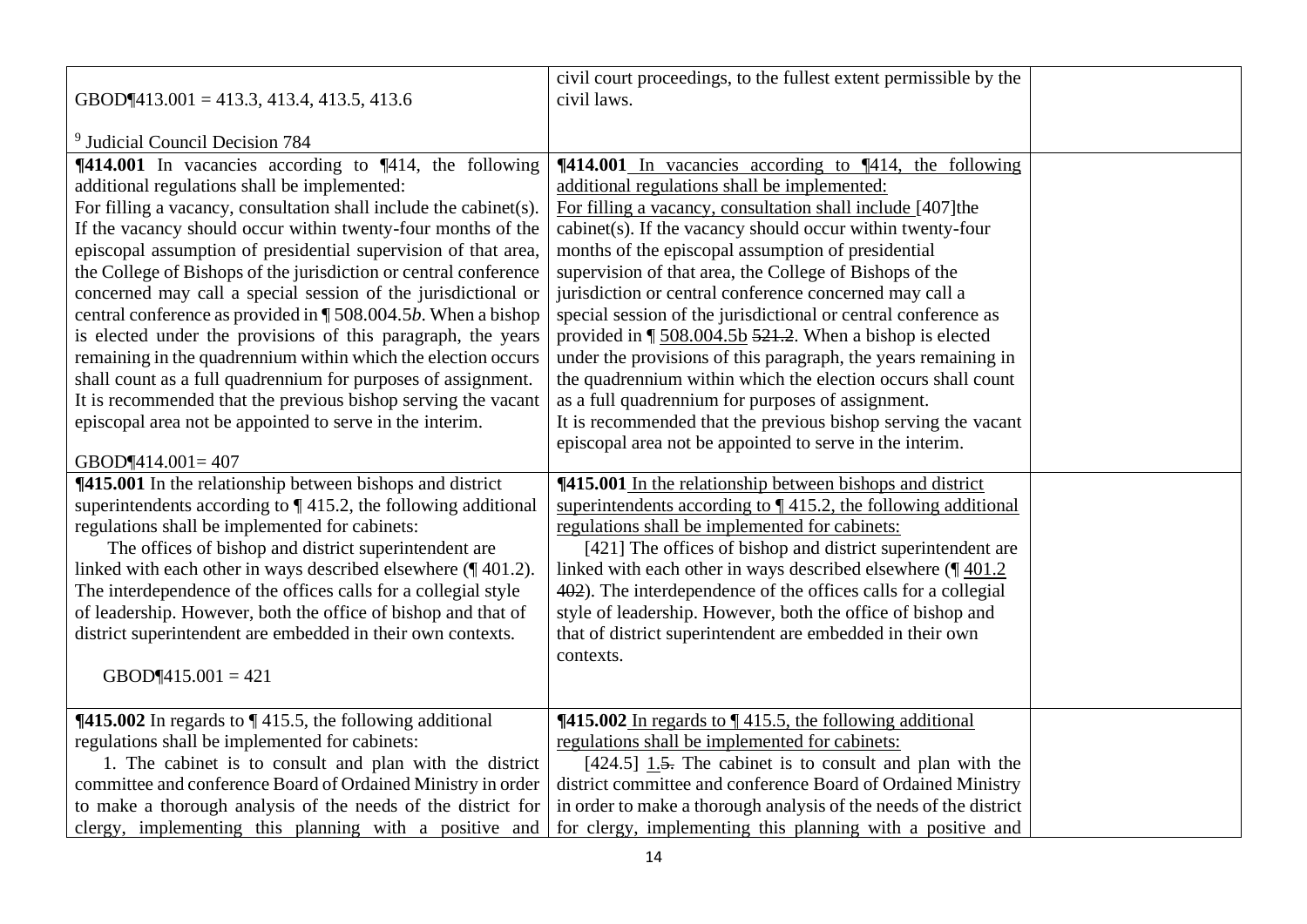| conscious effort to fill these needs $(\sqrt{\sqrt{539.3a}})$ .<br>2. When the cabinet considers matters relating to<br>coordination, implementation, or administration of the<br>conference program, and other matters as the cabinet and<br>director of connectional ministries, or equivalent, may<br>determine, the director shall be present. The conference lay<br>leader shall be invited to be present.<br>3. The cabinet shall assume leadership responsibility for<br>ascertaining those places where ecumenical shared ministry<br>would be an effective way of expressing the United Methodist                                                                                                                     | conscious effort to fill these needs $(\frac{539.3a}{535.2a})$ .<br>$[424.6]$ 2.6. When the cabinet considers matters relating to<br>coordination, implementation, or administration of the<br>conference program, and other matters as the cabinet and<br>director of connectional ministries, or equivalent, may<br>determine, the director shall be present. The conference lay<br>leader shall be invited to be present.<br>$[424.7]$ 3.7. The cabinet shall assume leadership<br>responsibility for ascertaining those places where ecumenical<br>shared ministry would be an effective way of expressing the                                                                                               |  |
|--------------------------------------------------------------------------------------------------------------------------------------------------------------------------------------------------------------------------------------------------------------------------------------------------------------------------------------------------------------------------------------------------------------------------------------------------------------------------------------------------------------------------------------------------------------------------------------------------------------------------------------------------------------------------------------------------------------------------------|------------------------------------------------------------------------------------------------------------------------------------------------------------------------------------------------------------------------------------------------------------------------------------------------------------------------------------------------------------------------------------------------------------------------------------------------------------------------------------------------------------------------------------------------------------------------------------------------------------------------------------------------------------------------------------------------------------------|--|
| presence in a community.                                                                                                                                                                                                                                                                                                                                                                                                                                                                                                                                                                                                                                                                                                       | United Methodist presence in a community.                                                                                                                                                                                                                                                                                                                                                                                                                                                                                                                                                                                                                                                                        |  |
| GBOD¶415.002 = 424.5, 424.6, 424.7                                                                                                                                                                                                                                                                                                                                                                                                                                                                                                                                                                                                                                                                                             |                                                                                                                                                                                                                                                                                                                                                                                                                                                                                                                                                                                                                                                                                                                  |  |
| <b>¶416.001</b> In the selection of district superintendents<br>according to $\P$ 416.1, the following additional regulations shall<br>be implemented:<br>Prior to each appointment, the bishop shall also consult with<br>the committee on district superintendency of the district to<br>which the new superintendent will be assigned $(\sqrt{\frac{406.002.2}{}})$<br>for the purpose of determining leadership needs of the annual<br>conference and the district $(\P 401)$ .                                                                                                                                                                                                                                            | ¶416.001 In the selection of district superintendents<br>according to $\P$ 416.1, the following additional regulations shall<br>be implemented:<br>Prior to each appointment, the bishop shall also consult with<br>[417] the committee on district superintendency of the district<br>to which the new superintendent will be assigned $(\frac{406.002.2}{400.002.2})$<br>426) for the purpose of determining leadership needs of the<br>annual conference and the district $(\P 401)$ .                                                                                                                                                                                                                        |  |
| GBOD¶416.001 = 417<br>$\P$ 416.002 In the term of service according to $\P$ 416.2, the<br>following additional regulations shall be implemented:<br>1. The normal term for a district superintendent shall be<br>up to six years, but this may be extended to no more than up<br>to eight years at the discretion of the bishop, in consultation<br>with the cabinet and the district committee on<br>superintendency.<br>2. No superintendent shall serve for more than eight years<br>in any consecutive eleven years. No elder shall serve as district<br>superintendent more than fourteen years. In addition,<br>consideration shall be given to the nature of superintendency<br>as described in $\P$ 401. <sup>10</sup> | $\P$ 416.002 In the term of service according to $\P$ 416.2, the<br>following additional regulations shall be implemented:<br>[418] $1.$ The normal term for a district superintendent<br>shall be up to six years, but this may be extended to no more<br>than up to eight years at the discretion of the bishop, in<br>consultation with the cabinet and the district committee on<br>superintendency.<br>2. No superintendent shall serve for more than eight years<br>in any consecutive eleven years. No elder shall serve as district<br>superintendent more than fourteen years. In addition,<br>consideration shall be given to the nature of superintendency<br>as described in $\P$ 401. <sup>10</sup> |  |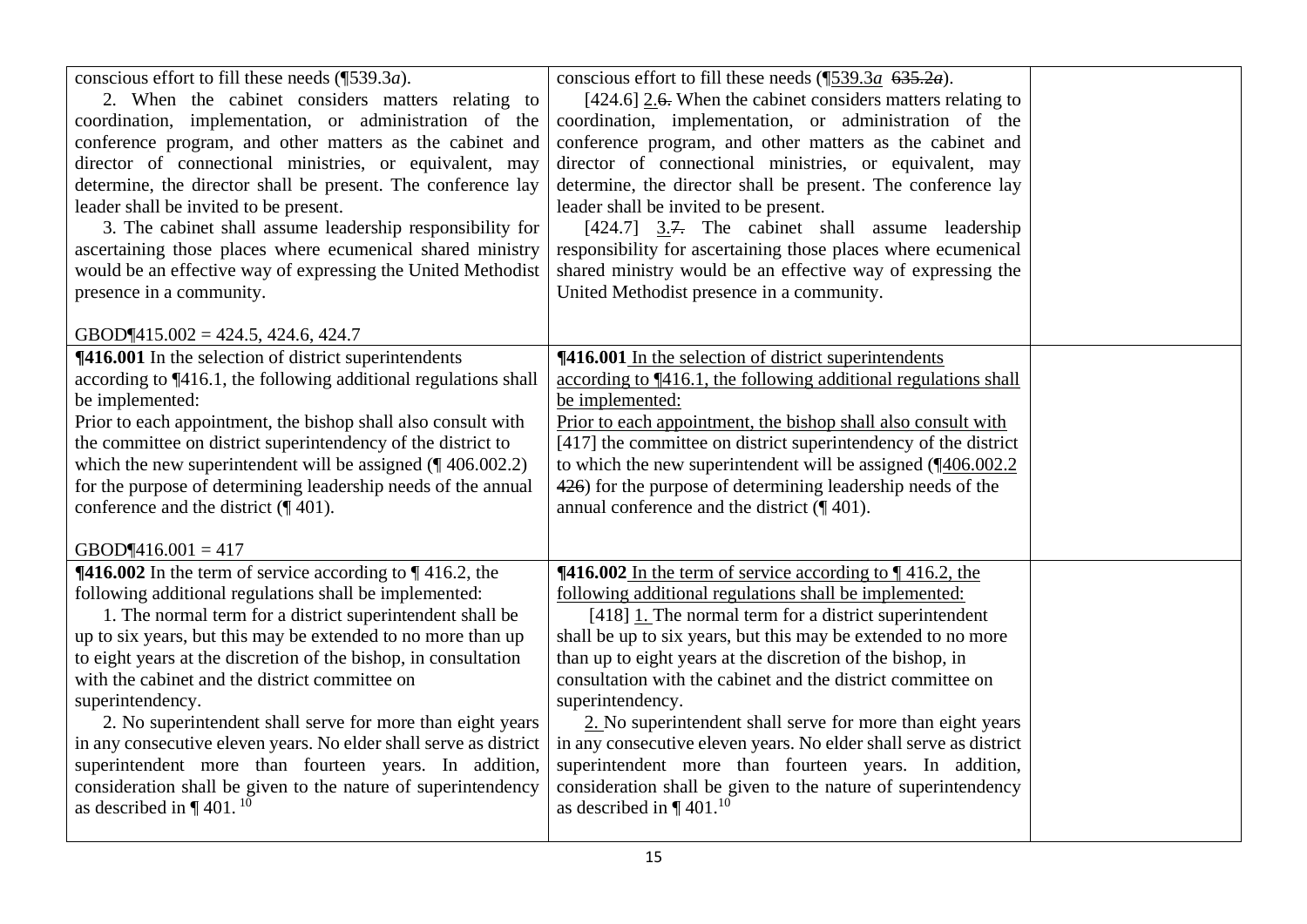| $GBOD\P416.002 = 418$                                                                                                                                                                                                                                                                                                                                                                                                                                                                                                                                                                                                                                                                                                                                                                                                                                                                                                                                                                                                                                                                                                                | $10$ Judicial Council Decisions 368, 512                                                                                                                                                                                                                                                                                                                                                                                                                                                                                                                                                                                                                                                                                                                                                                                                                                                                                                                                                                                                                                                                                                                    |  |
|--------------------------------------------------------------------------------------------------------------------------------------------------------------------------------------------------------------------------------------------------------------------------------------------------------------------------------------------------------------------------------------------------------------------------------------------------------------------------------------------------------------------------------------------------------------------------------------------------------------------------------------------------------------------------------------------------------------------------------------------------------------------------------------------------------------------------------------------------------------------------------------------------------------------------------------------------------------------------------------------------------------------------------------------------------------------------------------------------------------------------------------|-------------------------------------------------------------------------------------------------------------------------------------------------------------------------------------------------------------------------------------------------------------------------------------------------------------------------------------------------------------------------------------------------------------------------------------------------------------------------------------------------------------------------------------------------------------------------------------------------------------------------------------------------------------------------------------------------------------------------------------------------------------------------------------------------------------------------------------------------------------------------------------------------------------------------------------------------------------------------------------------------------------------------------------------------------------------------------------------------------------------------------------------------------------|--|
| $10$ Judicial Council Decisions 368, 512                                                                                                                                                                                                                                                                                                                                                                                                                                                                                                                                                                                                                                                                                                                                                                                                                                                                                                                                                                                                                                                                                             |                                                                                                                                                                                                                                                                                                                                                                                                                                                                                                                                                                                                                                                                                                                                                                                                                                                                                                                                                                                                                                                                                                                                                             |  |
| $\P$ 417.001 In regards to $\P$ 417.2, the following additional<br>regulations shall be implemented:<br>1. The superintendent, in consultation with the bishop and<br>cabinet, shall work to develop the best strategic deployment<br>of clergy possible in the district, including realignment of<br>pastoral charges when needed and the exploration of larger<br>parishes, cooperative parishes, multiple staff configurations,<br>new faith communities, and ecumenical shared communities.<br>2. Through the use of charge conferences (¶ 228.3-4),<br>congregational studies (¶226.007) and other gatherings, the<br>superintendent shall seek to form creative and effective<br>connections with the local congregations on his or her district.<br>3. The superintendent shall serve as an example of<br>spiritual leadership by living a balanced and faithful life, and<br>by encouraging both laity and clergy to continue to grow in<br>spiritual formation through both personal and corporate<br>worship and devotional practices, including participation in<br>the sacraments.<br>GBOD¶417.001 = 419.9, 419.4, 419.5 | $\P$ 417.001 In regards to $\P$ 417.2, the following additional<br>regulations shall be implemented:<br>[419.9] $1.9$ . The superintendent, in consultation with the<br>bishop and cabinet, shall work to develop the best strategic<br>deployment of clergy possible in the district, including<br>realignment of pastoral charges when needed and the<br>exploration of larger parishes, cooperative parishes, multiple<br>staff configurations, new faith communities, and ecumenical<br>shared communities.<br>[419.4] $2.4$ . Through the use of charge conferences ( $\P$<br>228.3-4 246.4-5), congregational studies (1226.007 213) and<br>other gatherings, the superintendent shall seek to form<br>creative and effective connections with the local<br>congregations on his or her district.<br>[419.5] $3.5$ . The superintendent shall serve as an example<br>of spiritual leadership by living a balanced and faithful life,<br>and by encouraging both laity and clergy to continue to grow<br>in spiritual formation through both personal and corporate<br>worship and devotional practices, including participation in<br>the sacraments. |  |
| $\P$ 417.002 In regards to $\P$ 417.4, the following additional<br>regulations shall be implemented:<br>1. Superintendents shall work with the district committee<br>on ordained ministry.<br>2. The superintendent shall cooperate with the conference<br>Board of Ordained Ministry in its efforts to provide or arrange<br>support and liaison for clergy in a time of a change in<br>conference relationship or termination.                                                                                                                                                                                                                                                                                                                                                                                                                                                                                                                                                                                                                                                                                                     | $\P$ 417.002 In regards to $\P$ 417.4, the following additional<br>regulations shall be implemented:<br>[419.3] $\underline{1}$ . Superintendents shall work with the district<br>committee on ordained ministry.<br>[419.11] $2.11$ . The superintendent shall cooperate with the<br>conference Board of Ordained Ministry in its efforts to<br>provide or arrange support and liaison for clergy in a time of a<br>change in conference relationship or termination.                                                                                                                                                                                                                                                                                                                                                                                                                                                                                                                                                                                                                                                                                      |  |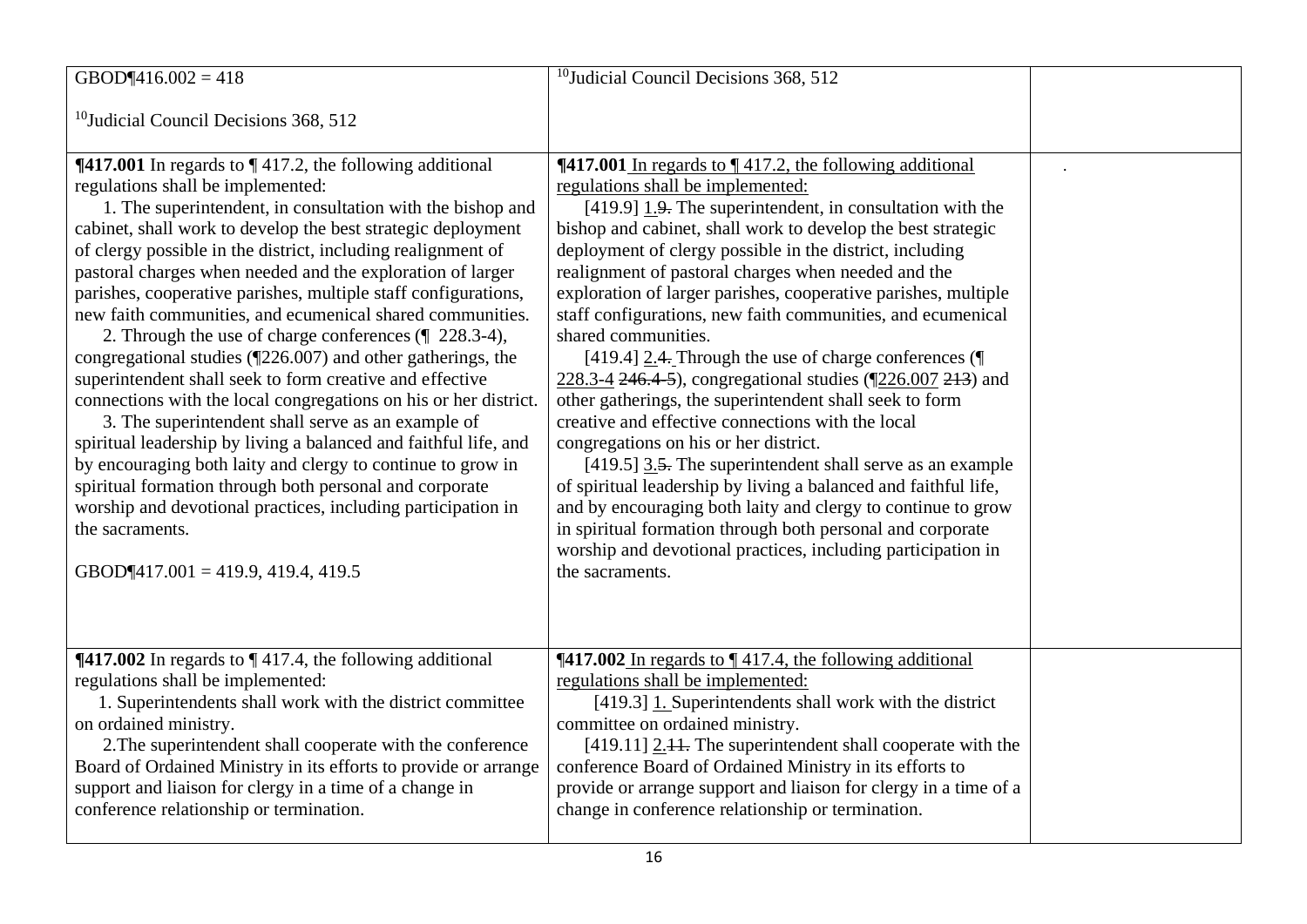| GBOD¶417.002 = 419.3 419.11                                                                                                                                                                                                                                                                                                                                                                                                                                                                                                                                                                                                      |                                                                                                                                                                                                                                                                                                                                                                                                                                                                                                                                                                                                                          |  |
|----------------------------------------------------------------------------------------------------------------------------------------------------------------------------------------------------------------------------------------------------------------------------------------------------------------------------------------------------------------------------------------------------------------------------------------------------------------------------------------------------------------------------------------------------------------------------------------------------------------------------------|--------------------------------------------------------------------------------------------------------------------------------------------------------------------------------------------------------------------------------------------------------------------------------------------------------------------------------------------------------------------------------------------------------------------------------------------------------------------------------------------------------------------------------------------------------------------------------------------------------------------------|--|
| $\P$ 417.003 In regards to $\P$ 417.5, the following additional<br>regulations shall be implemented:<br>1. Further, the superintendents shall encourage the<br>building of covenant groups and communities among both the<br>clergy and clergy families, and the laity on the district.<br>2. The superintendent shall seek to be in regular contact<br>with the clergy on the district for counsel and supervision,<br>and shall receive written or electronic reports of the clergy's<br>continuing education, spiritual practices, current ministry<br>work, and goals for future ministry.<br>GBOD¶417.003 = 419.6 and 419.7 | $\P$ 417.003 In regards to $\P$ 417.5, the following additional<br>regulations shall be implemented:<br>[419.6] $1.6$ . Further, the superintendents shall encourage<br>the building of covenant groups and communities among both<br>the clergy and clergy families, and the laity on the district.<br>[419.7] $2.7$ . The superintendent shall seek to be in regular<br>contact with the clergy on the district for counsel and<br>supervision, and shall receive written or electronic reports of<br>the clergy's continuing education, spiritual practices, current<br>ministry work, and goals for future ministry. |  |
| <b><math>\P</math>417.004</b> In regards to $\P$ 417.9, the following additional<br>regulations shall be implemented:<br>Renewal and Study Leave-A district superintendent may<br>take up to three months' leave from his or her normal<br>superintendent responsibilities for purposes of reflection,<br>study, and self-renewal once during his or her term as<br>superintendent. The bishop and cabinet, in consultation with<br>the committee on district superintendency, shall coordinate<br>details pertaining to such leaves.<br>$GBOD\P417.004 = 420$                                                                   | <b><math>\P</math>417.004</b> In regards to $\P$ 417.9, the following additional<br>regulations shall be implemented:<br>[420] Renewal and Study Leave-A district superintendent may<br>take up to three months' leave from his or her normal<br>superintendent responsibilities for purposes of reflection,<br>study, and self-renewal once during his or her term as<br>superintendent. The bishop and cabinet, in consultation with<br>the committee on district superintendency, shall coordinate<br>details pertaining to such leaves.                                                                              |  |
| $\P$ 420.001 In regards to $\P$ 420.2, the following additional<br>regulations shall be implemented for the Pan-Methodist<br>Commission:<br>The membership of the commission shall consist of nine<br>persons from each member denomination, with each<br>denomination naming three bishops, three clergypersons, and<br>three lay persons to include at least one young adult. Each<br>denomination will pay the expenses of its delegation to<br>participate in the work of the commission.                                                                                                                                    | $\P$ 420.001 In regards to $\P$ 420.2, the following additional<br>regulations shall be implemented for the Pan-Methodist<br>Commission:<br>[433.2] The membership of the commission shall consist<br>of nine persons from each member denomination, with each<br>denomination naming three bishops, three clergypersons, and<br>three lay persons to include at least one young adult. Each<br>denomination will pay the expenses of its delegation to<br>participate in the work of the commission.                                                                                                                    |  |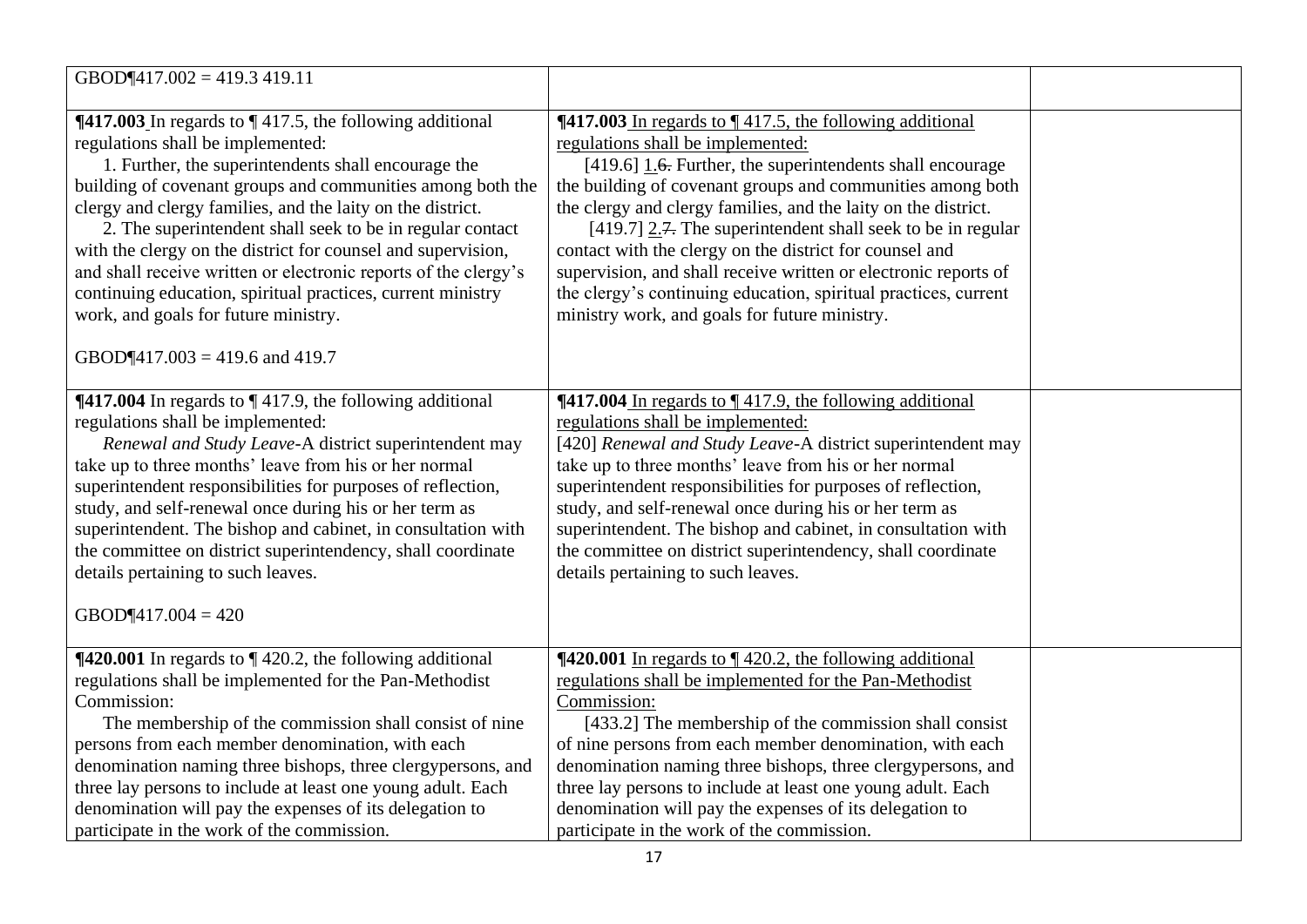| The commission shall work to define, determine, plan,                                                       | The commission shall work to define, determine, plan,                                                                 |  |
|-------------------------------------------------------------------------------------------------------------|-----------------------------------------------------------------------------------------------------------------------|--|
| and, in cooperation with established agencies of the several                                                | and, in cooperation with established agencies of the several                                                          |  |
| denominations, execute activities to foster meaningful                                                      | denominations, execute activities to foster meaningful                                                                |  |
| cooperation among the six Methodist denominations, and to                                                   | cooperation among the six Methodist denominations, and to                                                             |  |
| explore possible union and related issues. The commission                                                   | explore possible union and related issues. The commission                                                             |  |
| may develop one or more Pan-Methodist coalitions to further                                                 | may develop one or more Pan-Methodist coalitions to further                                                           |  |
| meaningful cooperation on a particular activity or issue.                                                   | meaningful cooperation on a particular activity or issue.                                                             |  |
| Each quadrennium, the commission shall plan and                                                             | Each quadrennium, the commission shall plan and                                                                       |  |
| convene a Consultation of Methodist Bishops. The                                                            | convene a Consultation of Methodist Bishops. The                                                                      |  |
| commission shall report to each of its member denominations                                                 | commission shall report to each of its member denominations                                                           |  |
| through their General Conferences. The commission may be                                                    | through their General Conferences. The commission may be                                                              |  |
| expanded by the inclusion of other denominations of the                                                     | expanded by the inclusion of other denominations of the                                                               |  |
| Wesleyan tradition and the commission may establish                                                         | Wesleyan tradition and the commission may establish                                                                   |  |
| guidelines to provide for such expansion. Before another                                                    | guidelines to provide for such expansion. Before another                                                              |  |
| Wesleyan or American Methodist denomination may become                                                      | Wesleyan or American Methodist denomination may become                                                                |  |
| a part of the commission, it must have the approval of its                                                  | a part of the commission, it must have the approval of its                                                            |  |
| general conference or equivalent.                                                                           | general conference or equivalent.                                                                                     |  |
|                                                                                                             |                                                                                                                       |  |
| $GBOD\P420.001 = 433.2$                                                                                     |                                                                                                                       |  |
|                                                                                                             |                                                                                                                       |  |
| <b>¶422.001</b> In regional ecumenical and interreligious                                                   | <b>¶422.001</b> In regional ecumenical and interreligious                                                             |  |
| organizations according to $\P$ 422.3, the following additional                                             |                                                                                                                       |  |
|                                                                                                             | organizations according to $\P$ 422.3, the following additional                                                       |  |
| regulations shall be implemented:                                                                           | regulations shall be implemented:                                                                                     |  |
| 1. Churches Uniting in Christ-The United Methodist                                                          | [434.1] 1. Churches Uniting in Christ-The United                                                                      |  |
| Church is a member of Churches Uniting in Christ, its                                                       | Methodist Church is a member of Churches Uniting in Christ,                                                           |  |
| predecessor Methodist and Evangelical United Brethren                                                       | its predecessor Methodist and Evangelical United Brethren                                                             |  |
| churches having been involved in its very beginnings and in                                                 | churches having been involved in its very beginnings and in                                                           |  |
| all its committees and plenary consultations. The United                                                    | all its committees and plenary consultations. The United                                                              |  |
| Methodist Church is in covenantal relationship with other                                                   | Methodist Church is in covenantal relationship with other                                                             |  |
| churches in Churches Uniting in Christ.                                                                     | churches in Churches Uniting in Christ.                                                                               |  |
| 2. National or Regional Ecumenical Organizations-a)                                                         | [434.2] 2. National or Regional Ecumenical                                                                            |  |
| The National Council of the Churches of Christ in the U.S.A.-                                               | Organizations-a) The National Council of the Churches of                                                              |  |
| The United Methodist Church is a member of the National                                                     | Christ in the U.S.A.-The United Methodist Church is a                                                                 |  |
| Council of the Churches of Christ in the U.S.A., its                                                        | member of the National Council of the Churches of Christ in                                                           |  |
| predecessor Methodist and Evangelical United Brethren<br>churches having been charter members of such body. | the U.S.A., its predecessor Methodist and Evangelical United<br>Brethren churches having been charter members of such |  |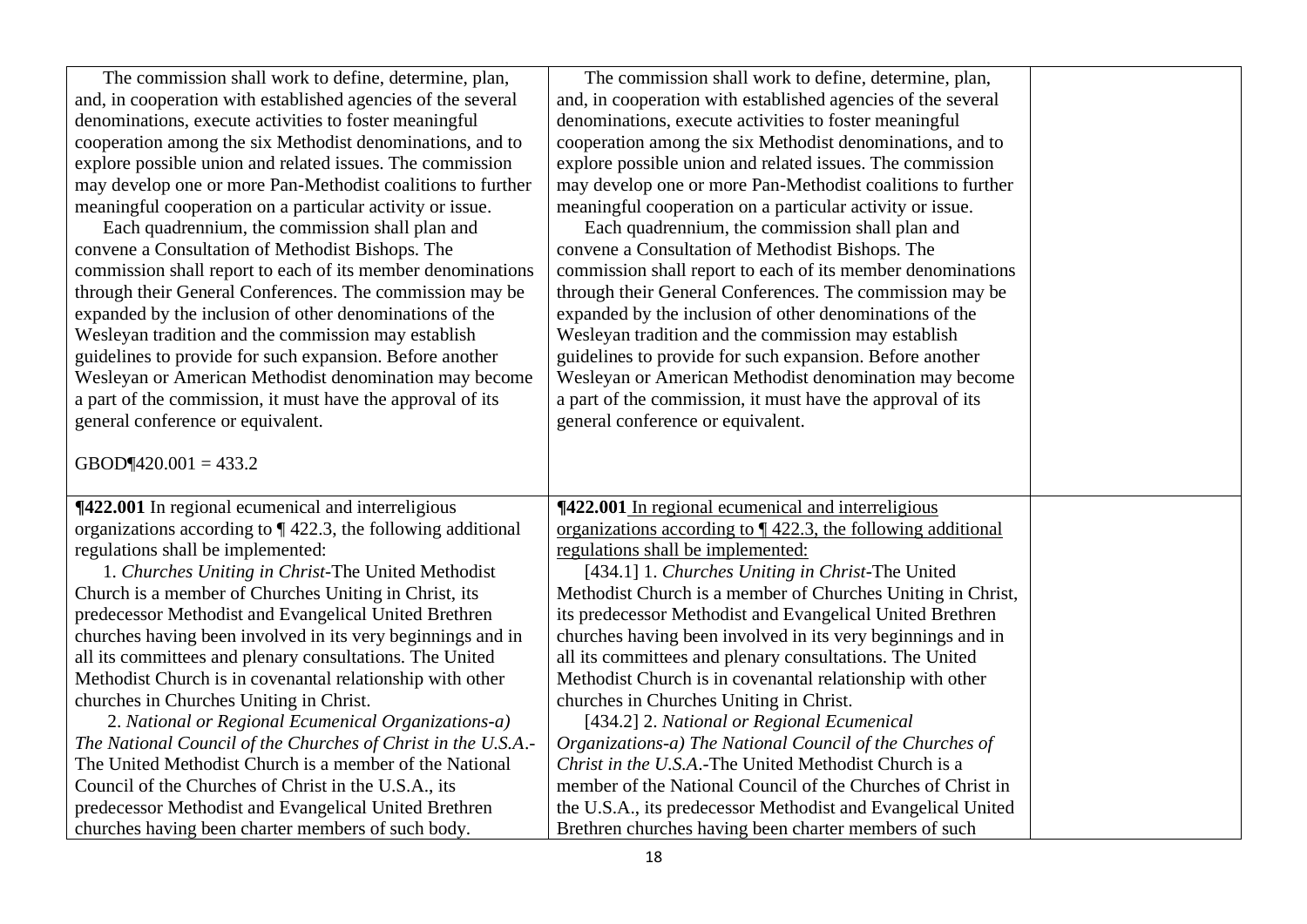body.

*b) Other National or Regional Ecumenical Organizations*-The Council of Bishops, shall be in dialogue with United Methodists in whatever countries they may reside, and shall coordinate, explore, and advocate United Methodist participation in regional ecumenical and interreligious organizations and shall address the Interdenominational Cooperation Fund funding of financial needs and the advisability of support of these organizations.

*c)* The United Methodist Church shall seek observer status in the National Association of Evangelicals. United Methodist observers to these bodies shall be appointed by the Council of Bishops.

3. *The American Bible Society*-To encourage the wider circulation and use of the Holy Scriptures throughout the world and to provide for the translation, printing, and distribution essential thereto, the American Bible Society shall be recognized as a means of mission outreach for The United Methodist Church, for which appropriate entities of The United Methodist Church shall offer means for seeking the financial support needed for this program.

4. *Full Communion with Other Churches*

*a)* To fulfill the vision of full communion between The United Methodist Church and the Evangelical Lutheran Church in America, there shall be a Joint Commission on ELCA/UMC Full Communion. The commission shall serve the following functions:

*b)* Coordinate the implementation of action taken by the two churches to achieve full communion.

*c)* Assist joint planning for mission.

*d)* Facilitate consultation and common decision making through appropriate channels in fundamental matters that the churches may face together in the future.

*e)* Report regularly and appropriately to each church.

*f)* The United Methodist membership of this commission shall be the Ecumenical Officer of the Council of Bishops and one lay and one clergy member of OCUIR elected

*b) Other National or Regional Ecumenical Organizations*-The Council of Bishops, shall be in dialogue with United Methodists in whatever countries they may reside, and shall coordinate, explore, and advocate United Methodist participation in regional ecumenical and interreligious organizations and shall address the Interdenominational Cooperation Fund funding of financial needs and the advisability of support of these organizations.

*c)* The United Methodist Church shall seek observer status in the National Association of Evangelicals. United Methodist observers to these bodies shall be appointed by the Council of Bishops.

[435] 3. *The American Bible Society*-To encourage the wider circulation and use of the Holy Scriptures throughout the world and to provide for the translation, printing, and distribution essential thereto, the American Bible Society shall be recognized as a means of mission outreach for The United Methodist Church, for which appropriate entities of The United Methodist Church shall offer means for seeking the financial support needed for this program.

[442] 4. *Full Communion with Other Churches*

*a)*1. To fulfill the vision of full communion between The United Methodist Church and the Evangelical Lutheran Church in America, there shall be a Joint Commission on ELCA/UMC Full Communion. The commission shall serve the following functions:

 $b)$ <sup>a</sup>) Coordinate the implementation of action taken by the two churches to achieve full communion.

*c)b)* Assist joint planning for mission.

*d)c)* Facilitate consultation and common decision making through appropriate channels in fundamental matters that the churches may face together in the future.

*e)d)* Report regularly and appropriately to each church. *f)* The United Methodist membership of this commission shall be the Ecumenical Officer of the Council of